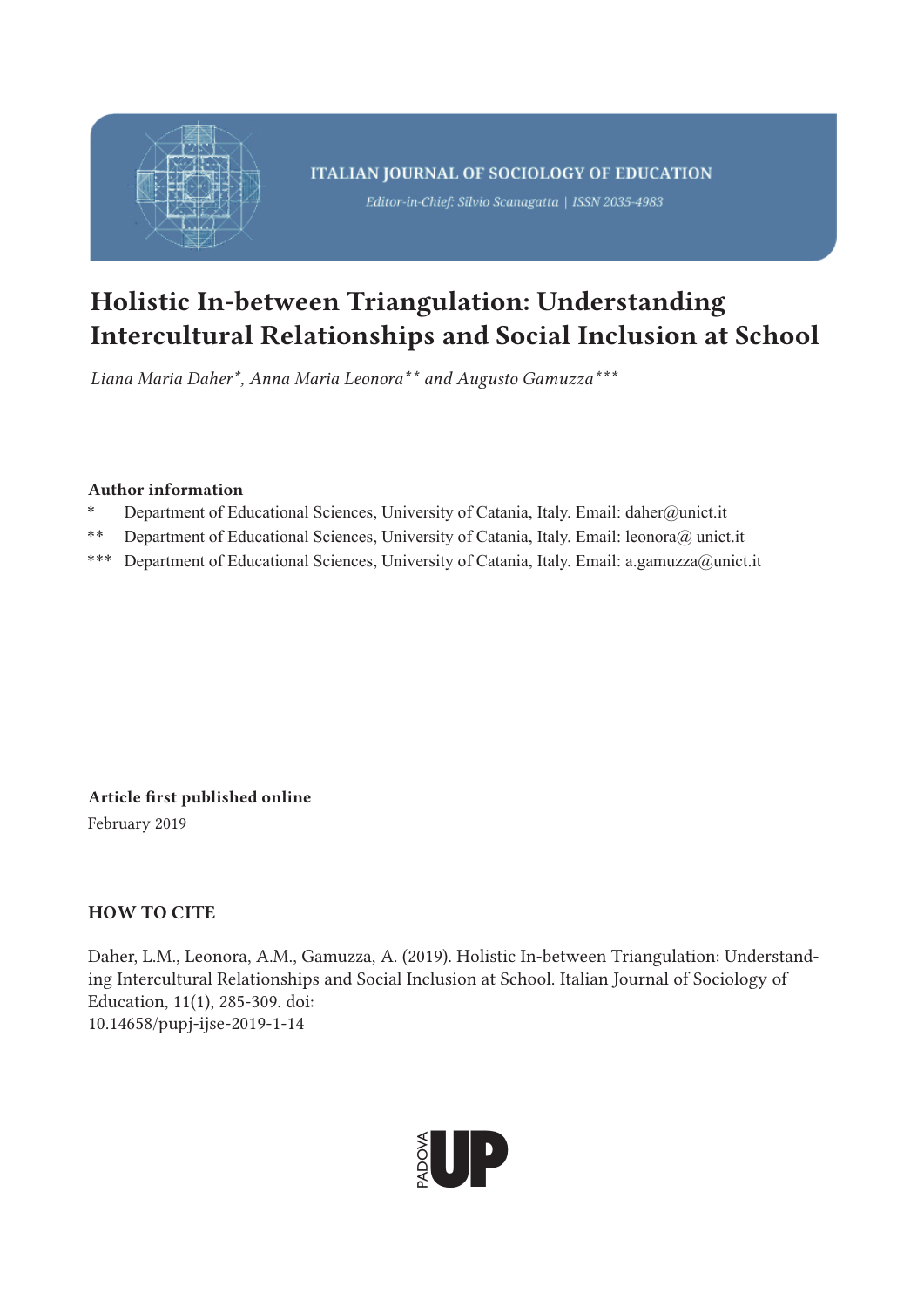## Holistic In-between Triangulation: Understanding Intercultural Relationships and Social Inclusion at School

*Liana Maria Daher\*, Anna Maria Leonora\*\* and Augusto Gamuzza\*\*\**

*Abstract:* The increased presence of foreign origin students has changed the face of school in Italy, giving rise to several questions as regards their inclusion and intercultural relationships. Drawing upon an extensive mixed method study conducted in a sample of schools in a Mediterranean city (Catania, Italy), this research puts forward the use of different methods in order to capitalize on the specific advantages of a multifaceted approach to the study of the integration and inclusion processes of foreign origin students inside (and outside) the school. The study of school relationships helps us to know more about the degree of implementation of the multicultural education dimensions. The article aims at highlighting the benefits of holistic triangulation in investigating social relationships in multicultural schools and society, assuming that a pluralistic approach better explains the complexity of an increasingly pluralistic society.

*Keywords:* mixed-methods, foreign origin students, school inclusion and integration

<sup>\*</sup> Department of Educational Sciences, University of Catania, Italy. Email: daher@unict. it

<sup>\*\*</sup> Department of Educational Sciences, University of Catania, Italy. Email: leonora@ unict.it

<sup>\*\*\*</sup> Department of Educational Sciences, University of Catania, Italy. Email: a.gamuzza@ unict.it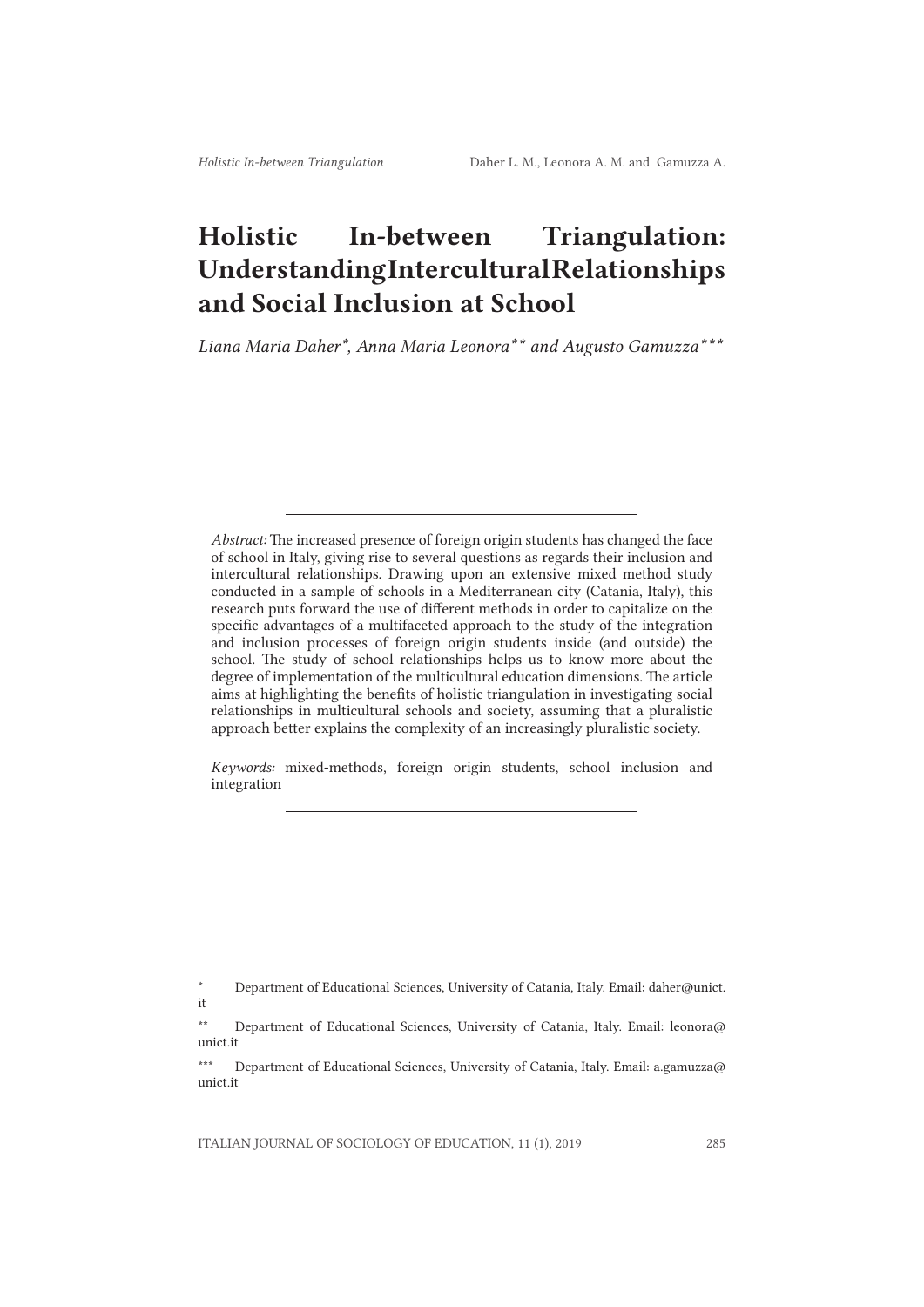## Reading diversity through relationships at school: introduction and research questions

Today, European schools welcome more and more pupils with different cultural or ethnic backgrounds. The Sicilian city of Catania is no exception, and schools here could learn from the situation in Northern Italy, where schools have been called on to face diversity—and have been managing to do so—for a long time (Colombo, 2009). However, there should be specific regard to its condition of a border region as this could influence relationships inside and outside the school.

Over the years, the presence of foreign origin students has profoundly changed the educational scenario and given rise to several issues (and concerns in some cases), particularly regarding social inclusion dynamics, intercultural relationships, and diversity management strategies (Daher, Gamuzza & Leonora, 2019). Mechanisms of reorganization of relational and teaching strategies are still being developed<sup>1</sup>, also involving psychological and behavioral feedback with important consequences on the lives of young foreigners.

The last official data confirms that the population of foreign origin students enrolled in the institutional edcational system in Italy doubled, jumping from 370,803 (4.2% of the student population) in SY 2004/05 to 826,091 (9.4%, of whom 60.9% were born in Italy) in SY 2016/17 (MIUR 2018).

However, the data do not always provide sufficient empirical support for advanced investigation into the integration and inclusion processes<sup>2</sup> of foreign children in Italian schools, especially in the southern regions of Italy (IS-MU-MIUR, 2016). A large number of questions regarding relationships with peers and teachers, the role played by families, the re-definition/construction of identity, and the exclusion practices in the educational context remain unanswered, making it difficult to reconstruct a definite and shared framework. What is clear is that an effective inclusion process, involving students with a migrant background, is a multifaceted interplay between personal, private,

<sup>&</sup>lt;sup>1</sup> Since 2016, after the implementation of law 107/2015, all teachers working in the public sector are required to be enrolled in "compulsory, permanent and structural" retraining programs (MIUR, 2016, p. 5)

 $2\degree$  Even if in everyday language there do not seem to be significant differences in the meanings of the terms 'inclusion' and 'integration', social sciences and institutional contexts highlight several meaningful nuances to explain the two different processes. In particular, the concept of inclusion refers to the idea that "everyone should be able to use the same facilities, take part in the same experiences, etc."; in addition to this, inclusion reminds us of the opposite—exclusion, an emotional and intrinsically social concept. Integration could be defined in a more general sense as the "process of successfully joining or mixing with a different group of people" (see Cambridge Dictionary). In this paper—and in the proposed investigation— inclusion processes can be seen as an inseparable part of the integration process of the subjects involved, where the integration process is the final goal.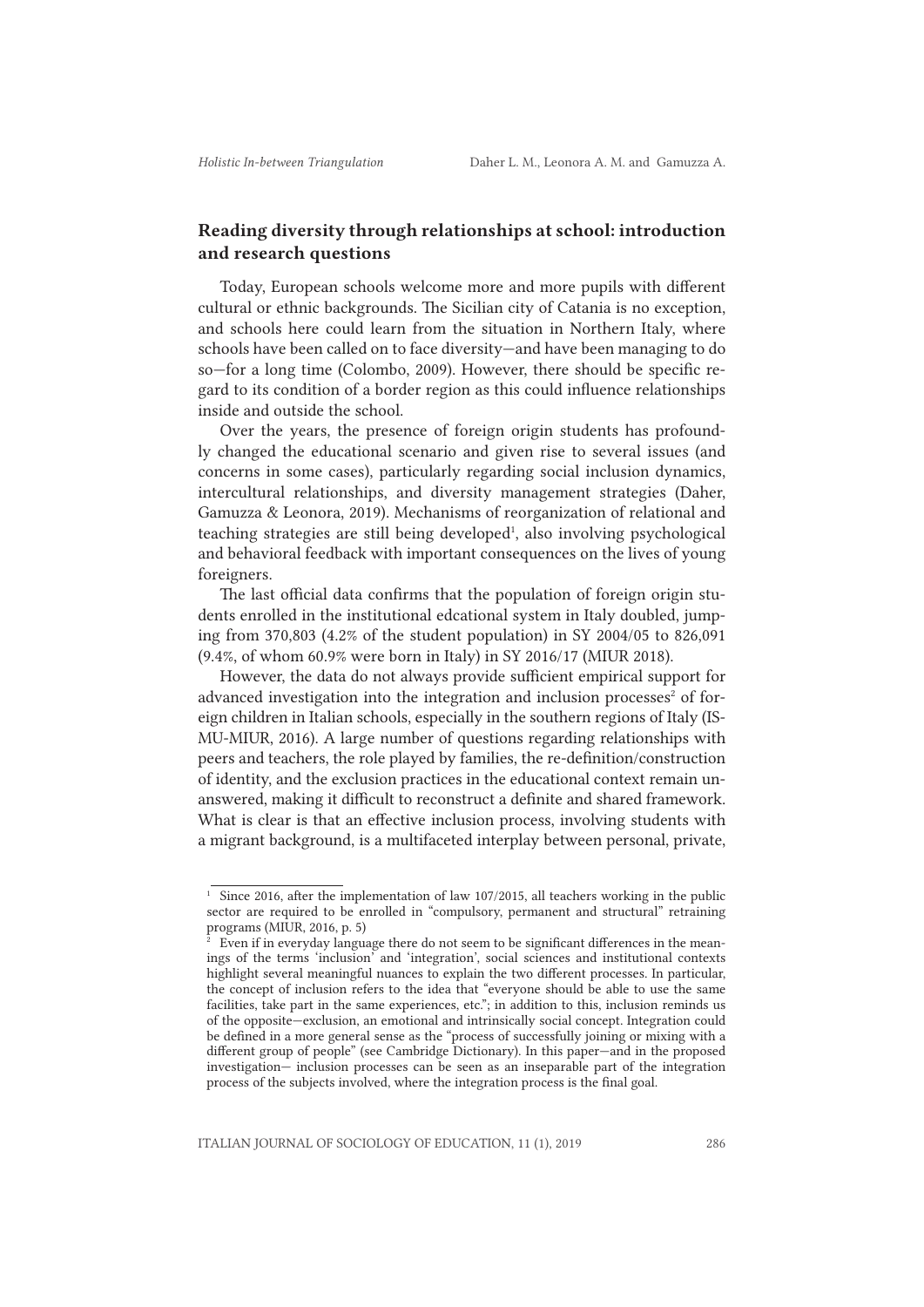and institutional aspects. The main social actors involved in this process (teachers, school heads and administrative staff, students and their families) are relevant *hic et nunc,* affecting and influencing this multifaceted process in different ways and degrees. The way these elements influence each other and their interrelationships have to be taken into account; moreover, the above actors' opinions and experiences are fundamental factors.

As shown by several studies in Italy (Colombo, 2009; Dalla Zuanna et al., 2009; Caneva, 2011; Santagati, 2011; 2012) carried out in a highly intercultural context, peer relationships are often influenced by diversity. The migrant status brings a certain degree of relational isolation both in school and outside; moreover, a certain degree of distress has emerged concerning the relational well-being of children (Santagati, 2016).

A particular situation can be found in Sicily where the number of foreign residents at the end of 2001 was 40,399, and after fifteen years, in 2016, this number had increased to 183,192 units, comprising 3.6% of the local population. The number of foreign children born at the end of 2001 totalled 916, while at end of 2015 this number had increased to 2,228. As shown in Table 1, the number of foreign students in Sicily in SY 2016-2017 was 25.536, about 3.3% of the Italian school population. The city of Catania has the second largest number of students of foreign origin resident in Sicily after Palermo (MIUR, 2018).

|               | <b>School Level</b> |                          |         |                                           |                                            |
|---------------|---------------------|--------------------------|---------|-------------------------------------------|--------------------------------------------|
| Province      | Total               | <b>Nursery</b><br>School | Primary | <b>First level</b><br>secondary<br>school | <b>Second level</b><br>secondary<br>school |
| Palermo       | 5 2 4 1             | 738                      | 1.654   | 1.306                                     | 1.543                                      |
| Catania       | 4.682               | 775                      | 1.632   | 1.072                                     | 1.203                                      |
| Messina       | 3.611               | 615                      | 1.154   | 795                                       | 1.047                                      |
| Ragusa        | 4.156               | 919                      | 1.481   | 939                                       | 817                                        |
| Trapani       | 2.325               | 424                      | 655     | 544                                       | 720                                        |
| Agrigento     | 2119                | 393                      | 726     | 502                                       | 498                                        |
| Siracusa      | 1.827               | 298                      | 569     | 406                                       | 554                                        |
| Caltanissetta | 1.118               | 214                      | 411     | 244                                       | 249                                        |
| Enna          | 457                 | 59                       | 139     | 136                                       | 123                                        |
| <b>Sicily</b> | 25.536              | 4.435                    | 8.421   | 5.944                                     | 6.736                                      |

Table 1. Children of foreign origin resident in Sicily by School and Province.

*Source: MIUR, 2018*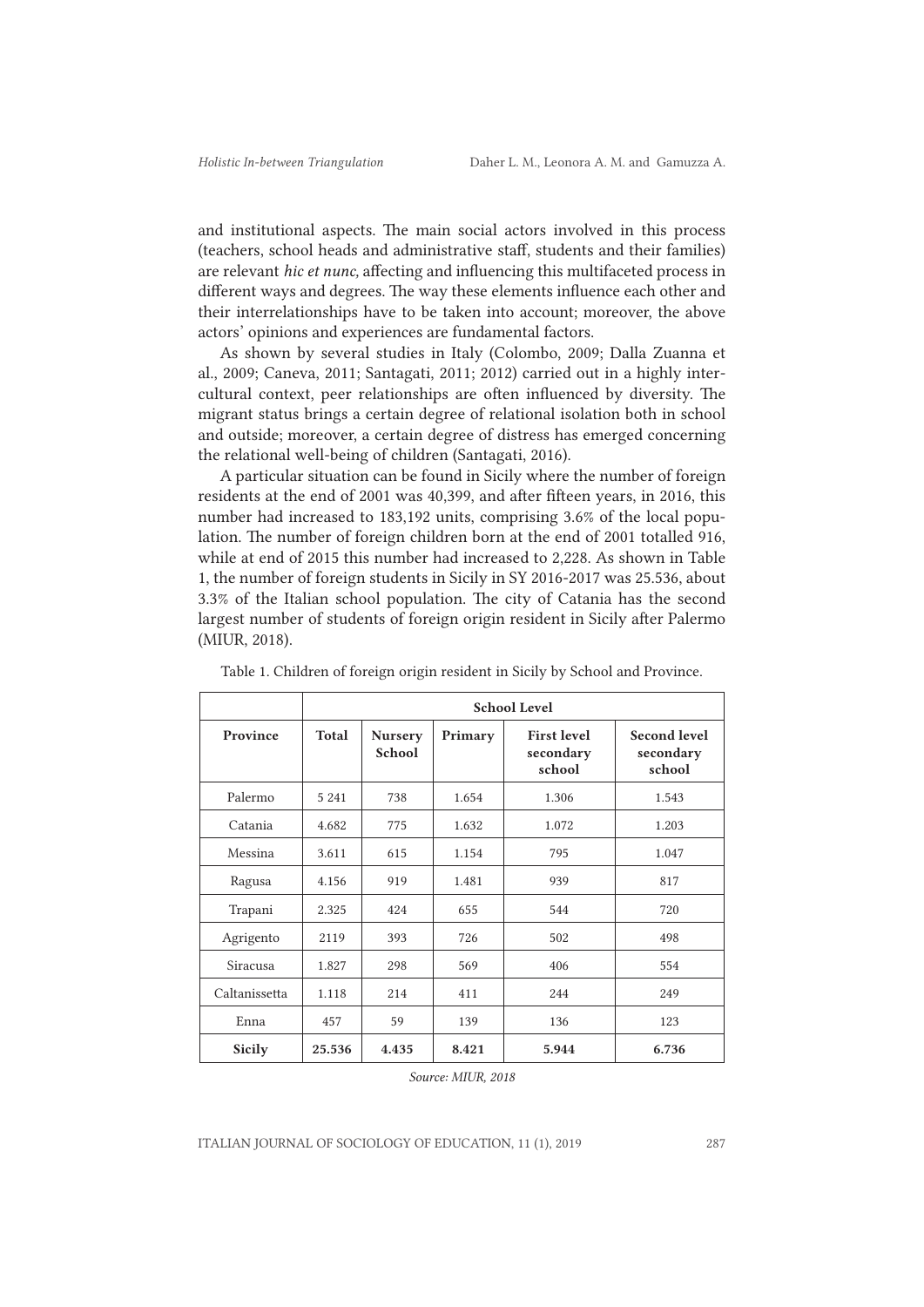Diversity at school can be played out at different levels of relationships: both with teachers and with peers (Daher, 2014). Relationships with teachers are a very significant factor for both school and social inclusion, along with the influence of the transnational family. Parents often still live according to the customs of a different culture and preserve strong ties with their original community. Conversely, teachers (and the peer group) are bearers of the host society culture. Therefore, children of foreign origin find themselves embedded in a web of relationships that are sometimes in conflict. This produces several consequences regarding children's everyday lives and their inclusion in an educational sense.

There are a number of issues concerning the concrete process of inclusion/exclusion of pupils on the basis of the preceding data and considerations.

The first analytical field concerns the relational milieu of school in daily life. Knowing more about the concrete behaviour inside the class is the first goal. Research purposes have developed around the following issues: relationships/concrete interaction with migrant families and children, discrimination and/or aggressiveness toward migrants (*information about the context*); and strategies and experiences with migrant families and children (*information about relationships*).

The above information aims at describing everyday life in school contexts, but also at showing us the opinions and behaviour of the school staff towards foreign children, and the way they solve problems regarding the new composition of the classes. However, this description emerges from an institutional perspective and must be compared with the migrants' point of view.

This gives rise to the second analytical field, which investigates relationships among migrant families, school and children by seeking the views of migrants and more information about their inclusion/exclusion in the host society. Questioning their identity points of reference, experiences and relationships is useful to highlight their cultural position, and to acquire information about their experiences in the school environment, but also to obtain knowledge about the intra-family relationships outside their children's secondary schooling and socialization.

Finally, the third analytical field specifically concerns the children, focusing on the school experiences of foreign and Italian students, the school environment, and relationships between pupils and teachers. Analyzing the relationships of migrant and Italian pupils with the school involves exploring it as a relational space, by looking at the school's influences on the daily lives of the young people, the various configurations in terms of comfort or discomfort, and the contribution of school to the definition of the future educational and professional expectations of pupils. It means understanding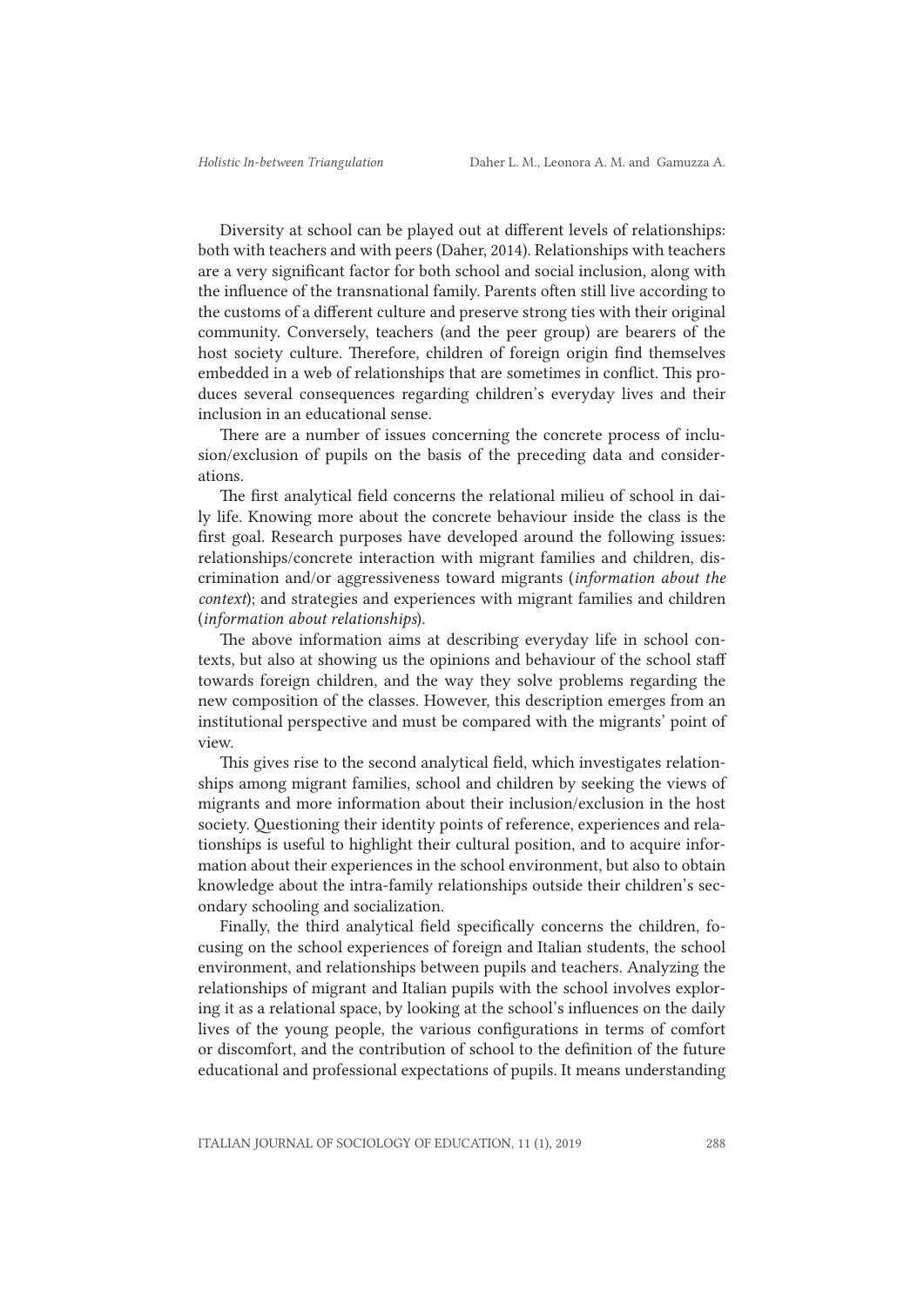the features of their satisfaction/dissatisfaction related to different spheres of the school experience. Besides, it also implies understanding how, beyond the structural constraints defined by the social status and cultural position of parents, the school climate can contribute to the construction of the self and help them form a plan with regard to their future.

Considering this, we will investigate the conditions related to the childrens' daily lives: their socio-economic status, geographic mobility and gender/age memberships, their well-being and distress levels, the congruence or divergence from the school and parental pressures, the meaning of school as investment or consumption, and the central values of their lives. These conditions/dimensions have been investigated as the boundaries of the children's paths of redefining themselves between current experiences and future expectations.

By finding the answers to the above questions, we should obtain a detailed description of the relational environment in which the child is embedded. Moreover, it will allow us to understand how the networks influence his/ her social inclusion path. The data and results will be compared and merged in order to highlight networks, particularities and issues; this represents the focus of the mixed-method research question<sup>3</sup>.

Given these premises, the research questions focus on three kinds of relationship inside and outside the school: relationships with the teachers, relationships with the family, and relationships with the peer group (see Figure 1).

Figure 1. Relationships at school involving foreing origin students integration



<sup>&</sup>lt;sup>3</sup> As suggested in the literature (Tashakkori & Teddlie, 2003; Cresswell & Piano Clark, 2007), it seems useful to formulate a precise mixed-method research question to orient the cognitive targets of the research itself.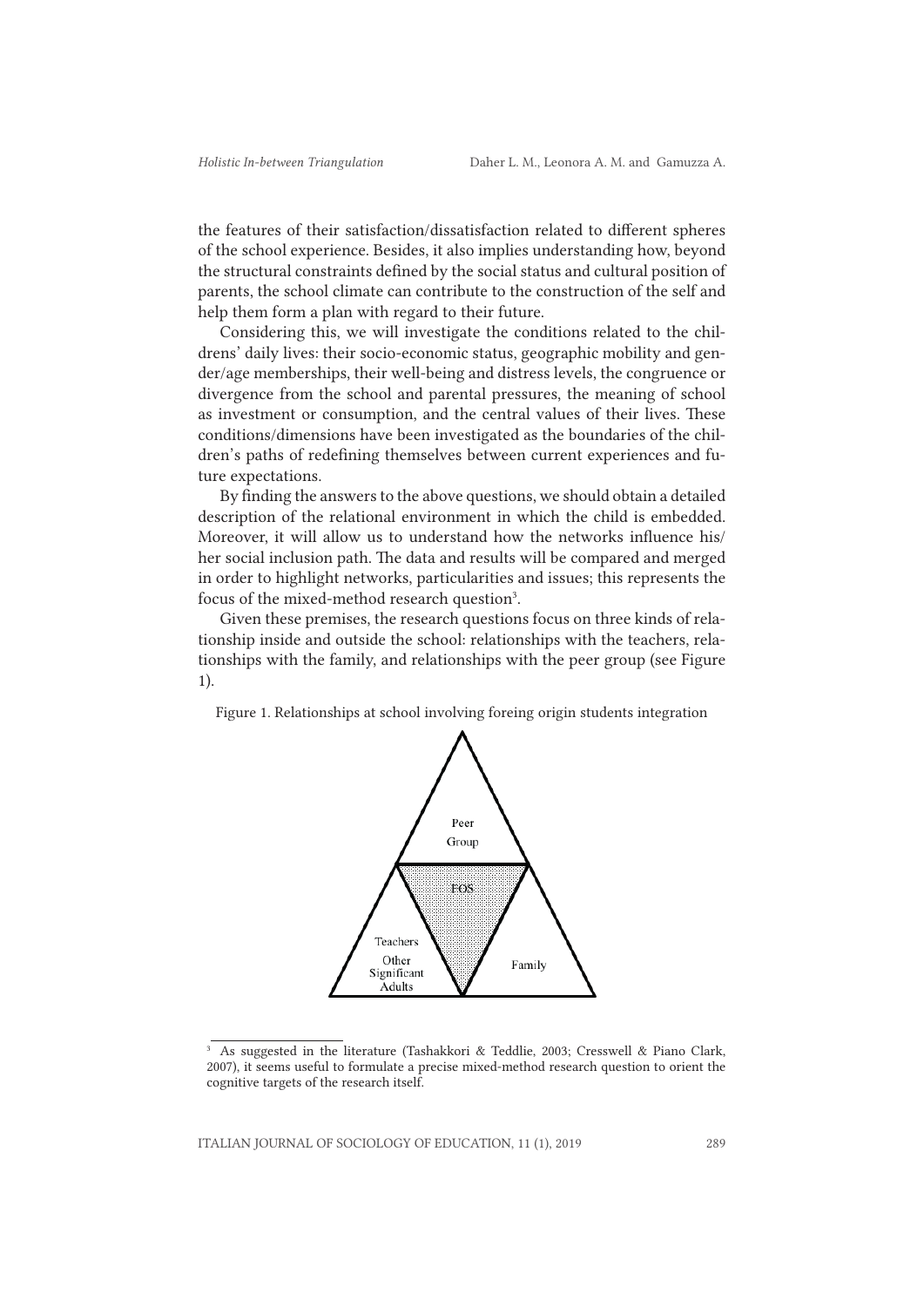Focusing on the above-mentioned analytical fields, an analysis was made of the ways through which relational processes oriented to managing cultural diversity at school are put into operation. To this end, a specific mixed-method research question was phrased as follows: 'Which relational processes/modalities are put into operation in the everyday life at school in order to deal with the inclusion/integration of students of foreign origin?'

Drawing upon an extensive mixed method study conducted in a sample of schools in a Mediterranean city (Catania, Italy), this research puts forward the use of different methods in order to capitalize on the specific advantages of a multifaceted approach to the study of the integration and inclusion processes of children of foreign origin inside (and outside) the school.

Moreover, studying relationships at school helps us to know more about the degree of implementation of the intercultural education dimensions.

#### Charting a theoretical route for Intercultural Education

The complex and multifaceted process of inclusion of migrant populations into host communities is a crucial issue for the future of the whole European Union and requires a more comprehensive and long-term approach (Ambrosini, 2016), to replace the national solutions that prevail in individual European countries (Magri, 2016). To this regard, according to Zanfrini (2015), the EU approach to international migration fluxes is characterized by a sort of schizophrenia created by the contemporary presence of two opposing tendencies: the economic approach that rules the system for admittance, and the solidaristic approach intended as equal opportunities for every individual (id. 2015: 4). In addition to this, due to widespread concerns about security following terrorist attacks in Europe, the host communities perceive migrants as a threat and a form of problematic and unpredictable change. As a consequence of this, intercultural education and inclusive educational practices—aimed at promoting mutual respect among all actors of the educational systems of the host communities—seem to be the core elements of a renewed process of understanding diversity without eliminating differences among cultures but focusing on mutual recognition and respect for the positive value of difference (Banks, 2007).

Intercultural dialogue was placed at the very center of the political and social debate by the European Union in 2008, underlining the strategic importance of intercultural education as a bridge between the educational needs of immigrants and the internationalization agenda of the EU regarding cooperation on education (COE, 2008). Following this line, teachers (and the school context in general) play a vital role in this process: they work daily with inclusion processes, and schools represent a safer environment where youths experience good and peaceful relationships (Colombo, 2013).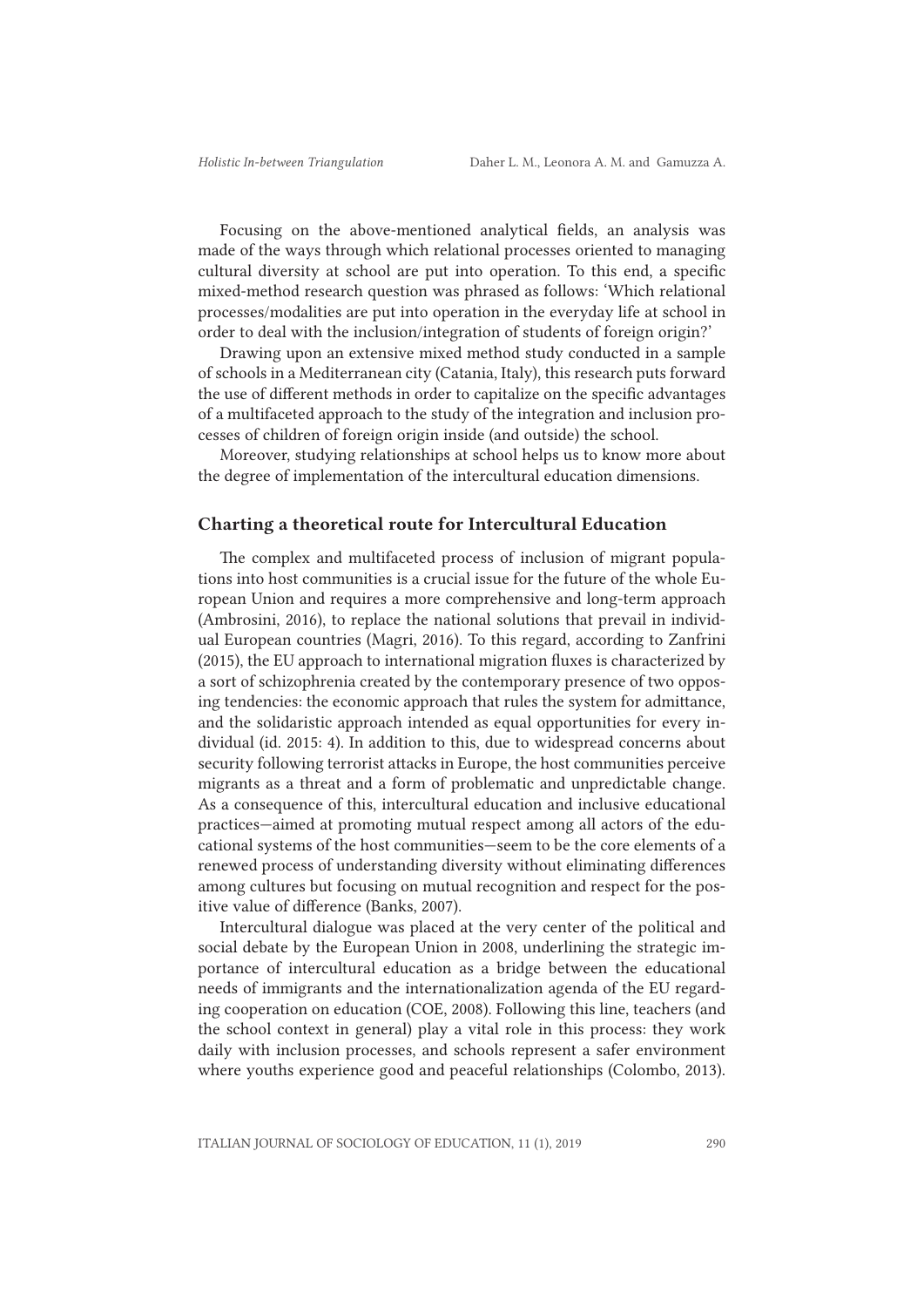Of course, every actor in this process needs the right tools, resources, and competencies (McKiernan et al., 2013; Chen & Starosta, 2000) to create the basis for the development of a new intercultural dialogue built on the values of respecting each another, learning from each other's culture, and becoming enriched with each other's differences (Deardorff, 2011). Intercultural education aims to enable students to live in culturally differentiated communities (Leeman, 2003), and the mission of schools has to take into consideration the promotion of key values, such as independence, equality, fostering inclusion and social justice (Bhatti, 2007). Considering this, the intercultural approach underlines the need to strengthen relationships between individuals and groups, overcome assimilationism and multiculturalism, and see cultures as separate entities that can co-exist (Gundara & Portera, 2008). In practice, intercultural education processes comprise school activities oriented to meet the particular learning needs of students with different cultural backgrounds. It is undoubtly true that students with an immigrant background face several challenges at school: they need to bridge the gap between themselves and native students, adapt to different educational expectations, learn a new language, and re-shape their identification processes under conflicting pressures from family and peers (Gamuzza, 2009). The large variation in performance differences between immigrant and non-immigrant students across countries suggests that policy can play an important role in eliminating those disparities (OECD-PISA, 2018).

As highlighted by Santagati (2016), since the 1990s Italy has adopted a non-systematic approach to the intercultural integration of non-Italian students. The Ministry of Education, University and Research (henceforth MIUR) has defined the 'Italian model' for intercultural education with several documents and *memoranda* oriented to create an 'Italian' path for inclusive education, even if this model has been implemented asymetrically in different parts of Italy, with a marked difference between the North and the South (Landri et al., 2012).

The challenge that Italian schools face—in different socio-territorial contexts—is to develop feasible inclusion strategies aimed at the ideal of European citizenship. These strategies should include training teachers in intercultural skills and competences (Arvanitis et al., 2019), encouraging effective interaction with families of children of foreign origin, overcoming the obstacles of limited liguistic skills (Daher et al., in press), and designing effective tools for the specific educational needs of children of foreign origin (Romito, 2016; Santerini, 2010).

To this end, it would be useful to ask for the Italian school curricula to be re-designed, following a more flexible and open model. In order to do this, it seems necessary to orient the school organisation bearing in mind the following four dimensions of intervention (Gogacz et al., 2017):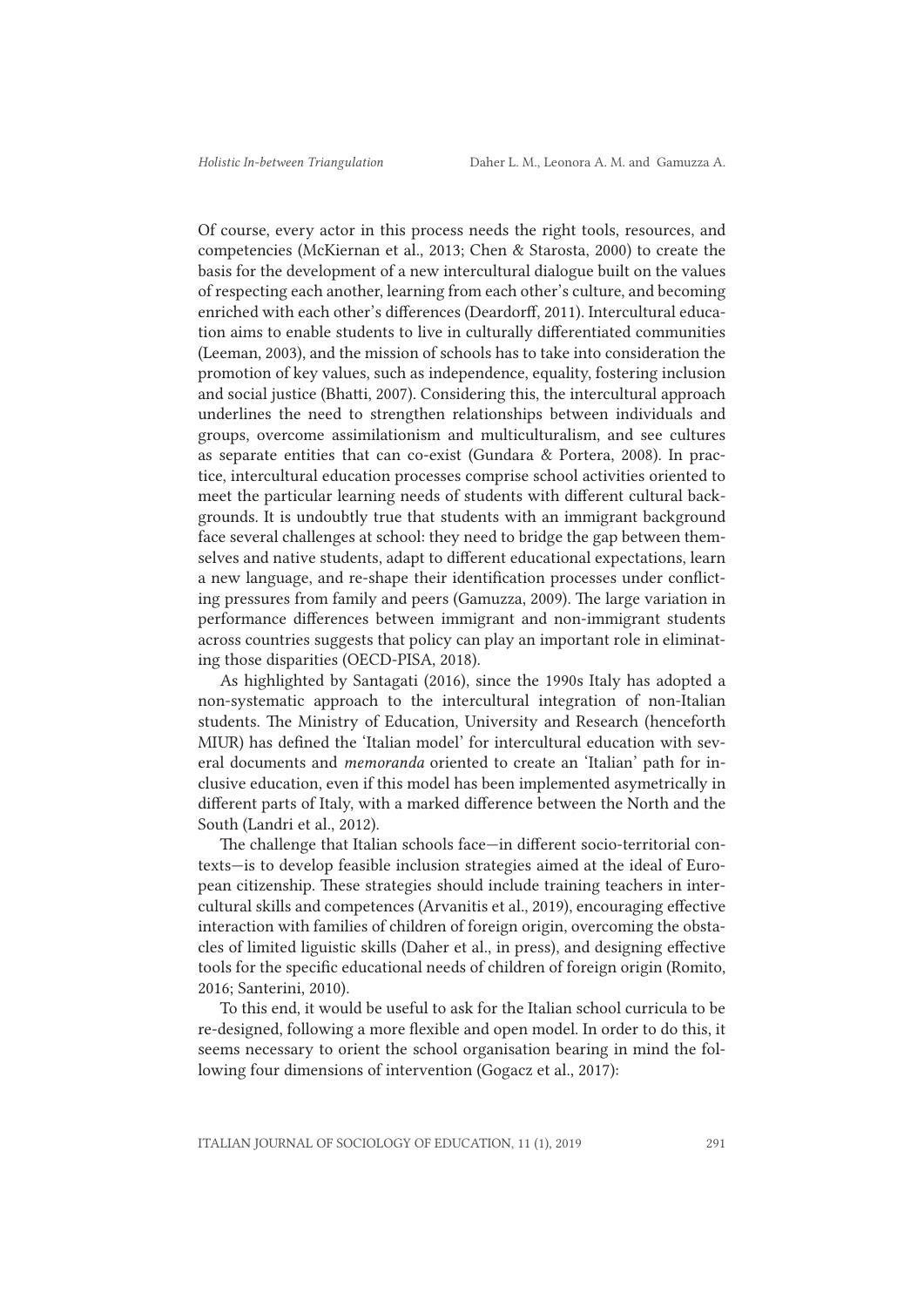- the need to educate citizens about social justice and make them aware of other realities than their own, leading to the understanding of the complex reality of the world today, and giving impetus to the development of values, attitudes, knowledge and skills that enable them to live in the global world today;
- the promotion of contact between different cultures, encouraging the active and critical contribution of every individual;
- the need to stimulate students and teachers to reflect and to work together on issues related to the composite diversity of different cultures through innovative education tools and practices;
- the acceptance of the physiological diversity of others. The main objective here is to encourage flexibility of attitude as a pre-condition for an inclusive society.

## Crossing from Quality to Quantity and vice-versa: the research design

The research design was carried out in several steps, crossing from a quality to quantity approach, and vice-versa. The first step consisted in a statistical overview of the phenomenon, with a specific focus on Sicily and Catania concerning foreign children and their schooling. The second and third steps consisted in qualitative tools aimed at obtaining feedback, impressions, and useful information derived from the daily life experience of school heads, teachers and parents through focus groups and in-depth interviews. Finally, going back to a quantitative approach, a paper-and-pencil questionnaire was administered to a judgment sample of Italian and foreign pupils to find out more about their integration and mutual acceptance (see Figure 2).

The choice of the approach and methods acquires specific meaning in reference both to the object of investigation and the questions outlined above. Even the sampling strategies take into account all the above premises and purposes.

The preference for the mixed method approach emerged from some preliminary considerations and the aim to use the right approach to resolve the research problem. Mixed method research appeared to be well suited to producing the best answers to our questions for several reasons: firstly, the need to consider the perspective of all the actors and to do it using the best method, regarding both the site and the type of person involved in the research project; secondly, the goal of analysing problems that would remain vague if examined only with the one or the other method; and thirdly, to get in-depth information. In other words, in order to achieve a more complete picture of the case, qualitative and quantitative information should be mixed during the interpretation phase.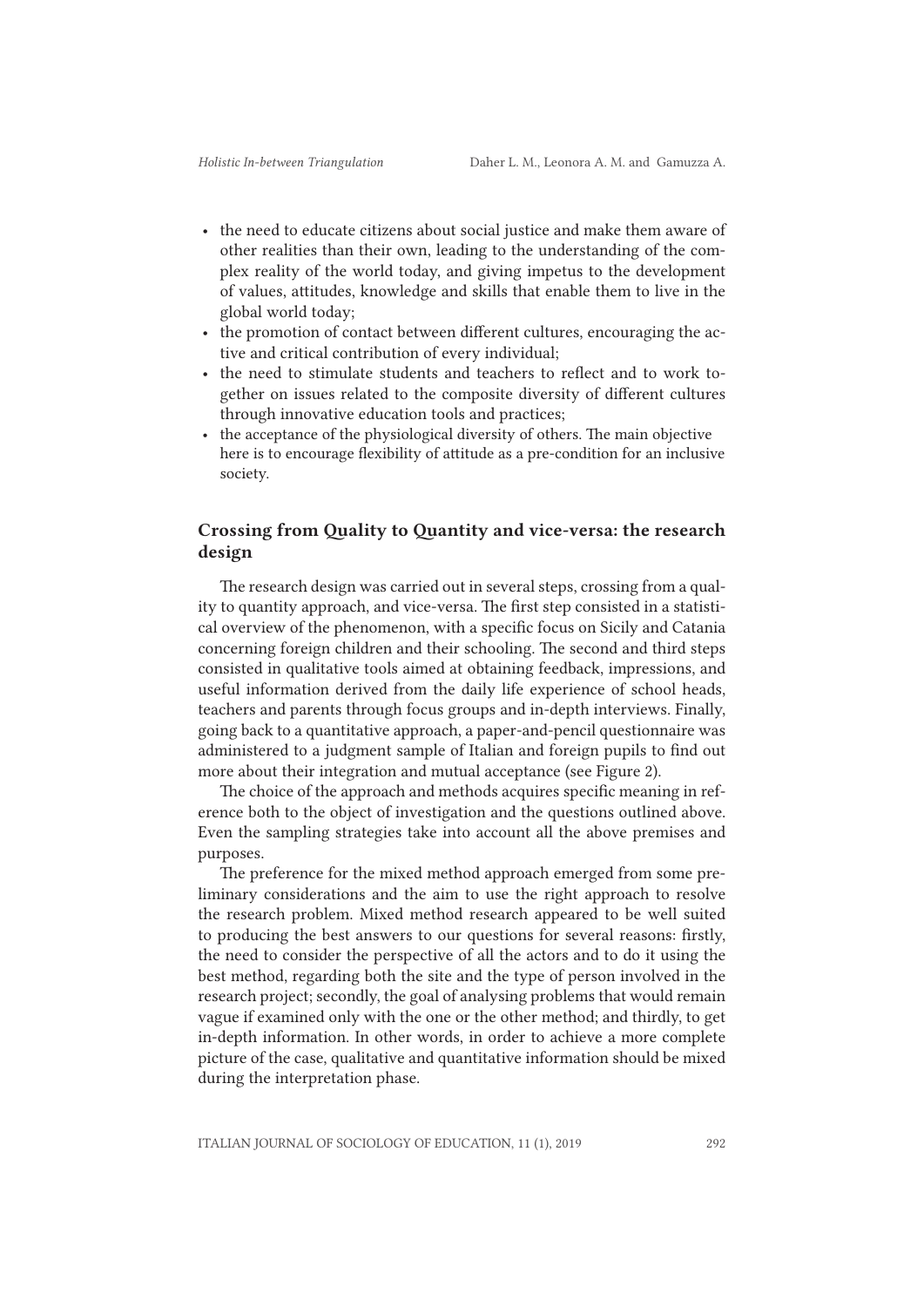

Figure 2. The Research Design

As widely debated in the literature since the early 1980s, even though qualitative and quantitative paradigms differ in several aspects, it is useful and pragmatic (Onwuegbuzie & Leech, 2005) to exploit their complementarities, recognizing the intimate connection between the qualitative and quantitative aspects of social phenomena seen as a continuum (Newman & Benz, 1998). In the following research design, they were used concurrently and with equal priority, trying to exploit the specific advantages of every approach rather than focusing on their complementarity. The mixed method strategy is put forward as a feasible and useful approach to obtain the best knowledge of the integration paths, and to get a complex and comprehensive picture of the case.

The final objective was to start a structural exchange between the methods, aiming at providing additional elements to the research problem. In Italy, particularly in the southern regions, the intercultural issue at school has conflicting aspects that have not yet been resolved. The above-mentioned actors contribute to holding on to these conflicts and contradictions within an unclear institutional framework which lacks everyday integration poli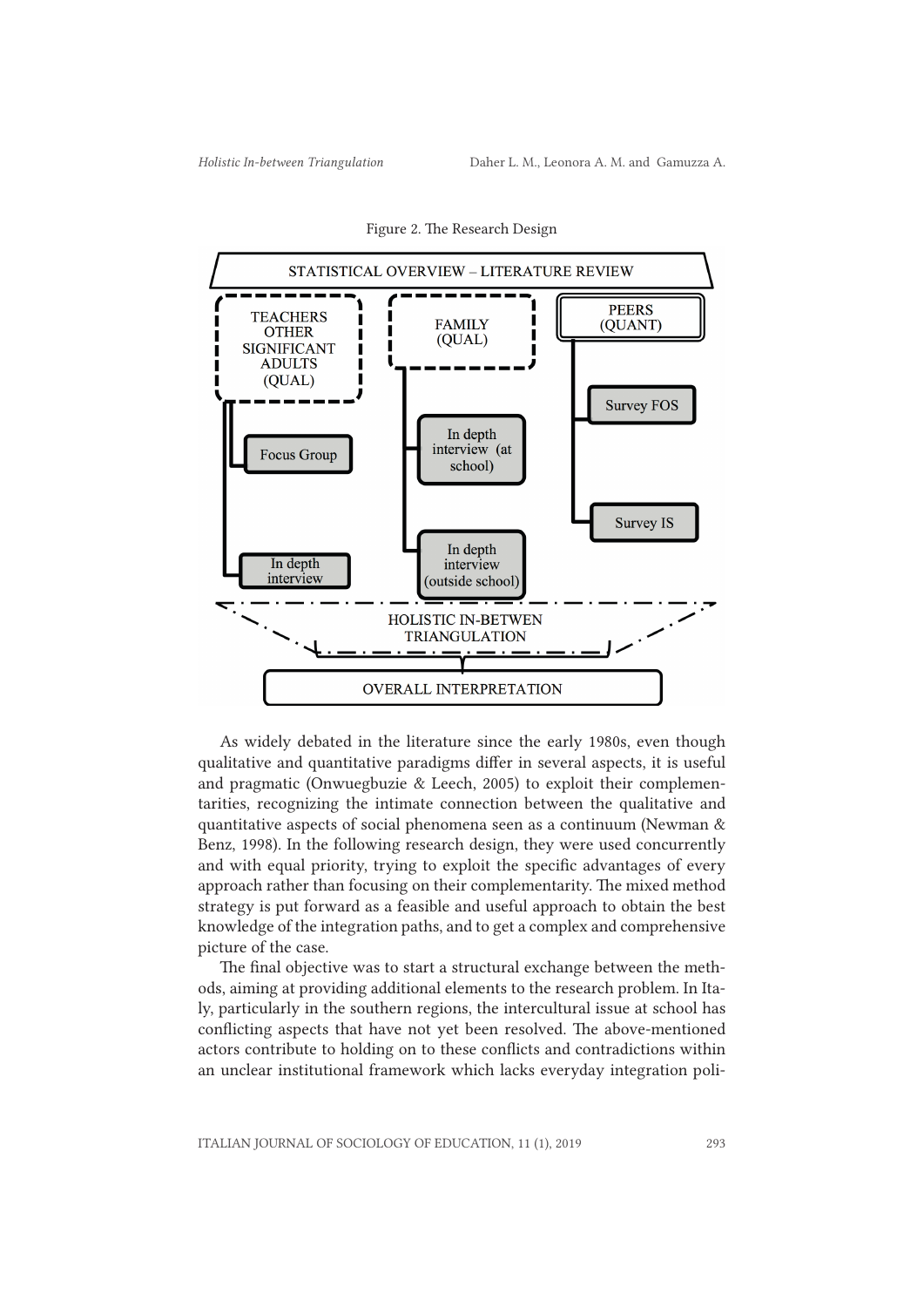cies on migration, also corroborated by mistrust on the part of migrants due to their culture and experience. In fact, the information basically concerns issues relating to intra-curricular activities and interactions. The research question aimed mainly at investigating the particularities of the process of mutual integration between Italian and foreign students, and, in short, identifying traces of interculturalism.

Obtaining an in-depth and detailed framework that allowed us to connect the different voices into a single framework seemed possible only through the use of various methods, each with its own specificity, which recomposed in a single research design.

Therefore, as synthesized in the last part of Figure 2, qualitative and quantitative methods/tools were used equally (*weight*) and in parallel (*timing*) to compare the corresponding data (*merging*) to understand the problem (Cresswell & Piano Clark, 2007). The combination of qualitative and quantitative results provides a more complete picture by noting in-depth knowledge of the participants' perspective, as well as trend and generalization (even if within a case study).

The qualitative exploration aimed at investigating the most important agents of socialization (family, teachers, peers, and other significant adults). Therefore, each method was selected in consideration of the analytical fields and actors involved.

In-depth interviews seemed to be the best method to gather opinions and experiences, as they allowed the inteviewer to calibrate questions and obtain more detailed information. Moreover, the empathic relationship gives the interviewer the opportunity to know more than what the respondent wants to reveal, particularly in an institutional framework. Even the focus group appears to be a crucial tool when investigating in-depth opinions, motivations and expectations that are not likely to emerge when using quantitative methods of study. Through the interaction, participants can often express hidden orientations and positions (*group effect*) because of an informal and democratic environment based on mutual understanding and exchange among peers (Zammuner, 2003; Carey, 1994)<sup>4</sup>.

Interviews with parents were much more complex; they were carried out by exploring three fundamental dimensions: identity, experience, and prejudice, and also by investigating their future life projects compared with those of their children.

The qualitative interview proved to be the best way to communicate with the foreigner because it can capture nuances and expressions that could be

<sup>4</sup> 12 in-depth interviews were held with the school heads, and there were 9 focus groups with the teachers. The schools were chosen following the same sampling rationale of the survey described below in footnote 6, considering the level of the school and the concentration of students with an immigrant background.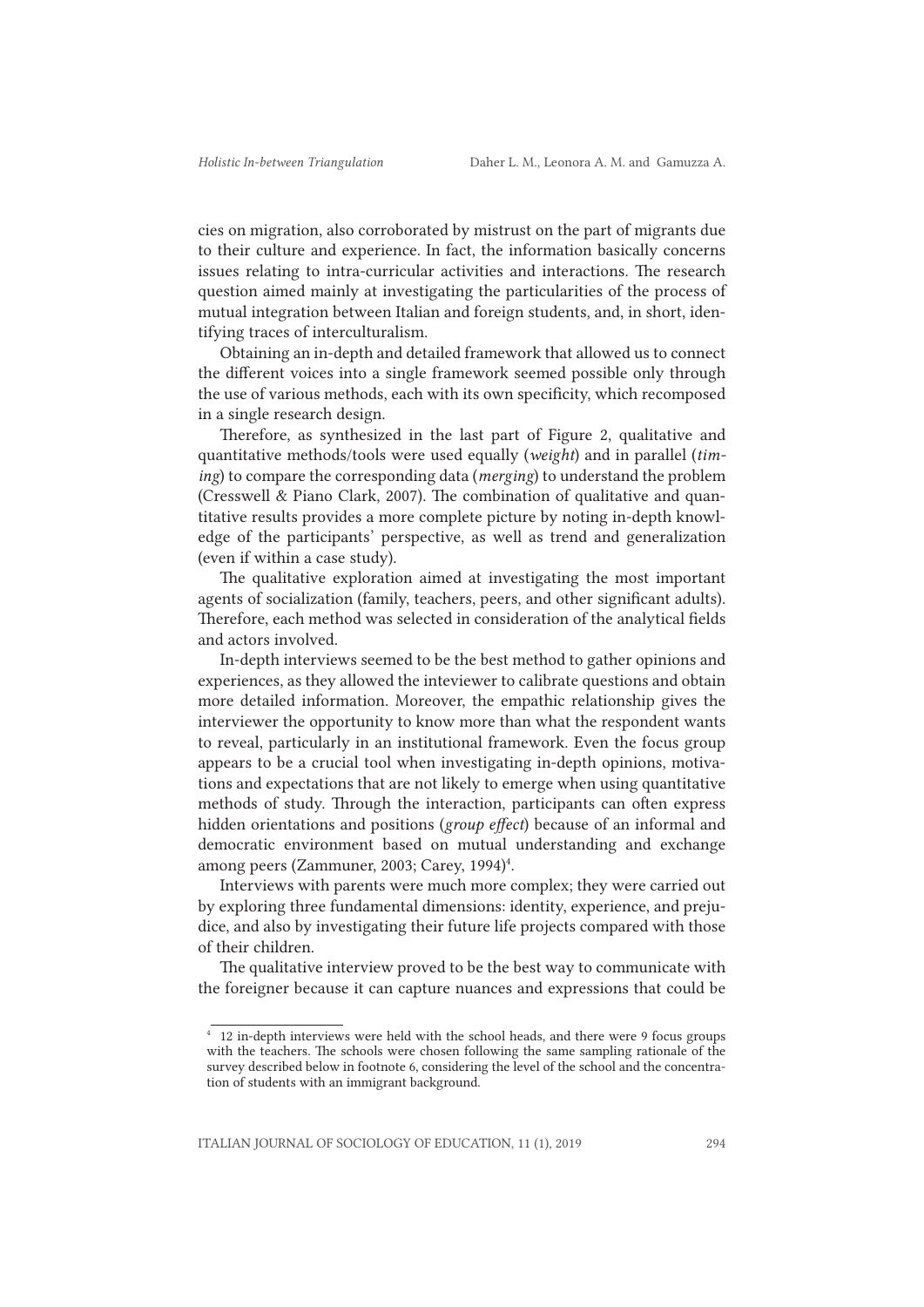missed in a questionnaire, not only because of the obstacles due to the different language, but also because of the problems relating to the impersonal way on which standardized interview relationships are based. On the other hand, the empathic base of qualitative interviews allows a number of migrant difficulties to be overcome, including their fear of giving wrong answers and their desire to conform to social desirability, thus avoiding getting unreliable results (Janu, 2010)<sup>5</sup>.

Last but not least, quantitative tools had the goal of hearing the voice of children concerning their experiences at school, relationships with peers, and future plans<sup>6</sup>. The technique (short paper and pencil questionnaire) was chosen for different reasons related to the age of the interviewees (9 to 14 years old): a) to meet the need to use very simple language so as to facilitate the child's comprehension; b) to avoid the asymmetrical adult-child relationship of the face-to-face interview; *and* c) to overcome the difficulty for the child to understand the interview relationship and the short duration of the child's attention span (Bailey, 1985).

The holistic triangulation research design aimed at looking for new methodological stances and words in order to capture a more detailed and comprehensive description and understanding of new social (multicultural) worlds7 , by using both varieties of the same method (*within-method*) or multiple methods to investigate the same research issue (*between—or across method*). Considering the above description of the research design and bending Denzin's (1978) terminology to our aim, the approach has been named *holistic in between-method triangulation*. The cross-culture environment in which the research was carried out and the actors involved in the investigation provide the reasons for using this unconventional expression.

<sup>&</sup>lt;sup>5</sup> In this case, even the site played an important role. In the first phase, a sample of parents (33 subjects), contacted through the mediation of the school staff, were interviewed at the same school. In the second phase, having detected a certain apprehension on the part of migrants to provide critical statements regarding the school institution, a new series of interviews was conducted without the mediation of school and located in neutral sites or migrants' homes (32 more subjects, making a total of 65).

<sup>6</sup> Structured questionnaires were administered to a purposive sample of Italian (981) and foreign (275) students (from 9 to 14 years old, 1,256 units in total) in primary and secondary schools of the city of Catania. As already mentioned, in Sicily the percentage of foreign students is just over 3%; in Catania the number of foreign-origin students is 2506 – 444 in nursery school, 839 at primary school, 526 at the secondary first level, and 697 at secondary second level (*Ministero del Lavoro*, 2016; ISMU-MIUR, 2016). The sampled schools numbered 29 out of 83 in the area, of which 20 were primary schools (out of 49), and 9 were first level secondary schools (out of 34). The selection parameter was mainly the "high" or "medium" concentration of students with immigrant background enrolled in every school; for the same reason, classes with at least one student of a different nationality were also selected.

<sup>&</sup>lt;sup>7</sup> The holistic triangulation research design is based on the idea that each method gives the researcher specific information about the investigated case (Denzin 2012).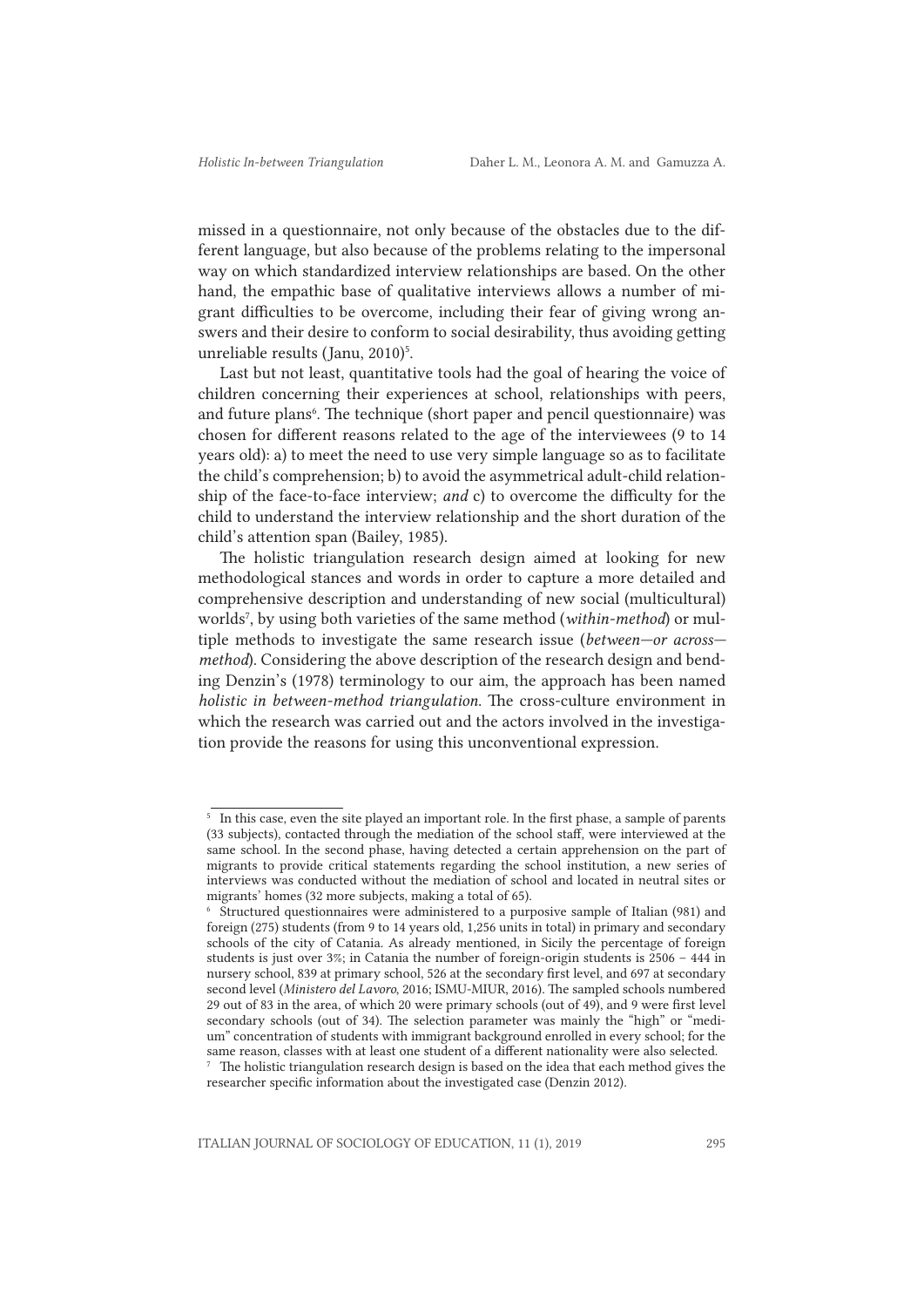## Evidence and challenges from the Mediterranean area/south of Italy

As shown above, the principal aim of the research design was to put forward a mixed method exploratory concurrent design (Creswell & Plano Clark, 2007) based upon a holistic triangulation between different methodological strategies and tools (Turner et al., 2017) to better understand the integration paths and experiences of foreign-origin students (henceforth FOS) in the everyday educational environment. In order to do this, the analytical model considered three different kinds of relationships (as indicated in figure 1) that inform the process of integration of FOS at school: peer native students (henceforth NS); teachers and other significant adults (school staff and school heads), and family. As highlighted, the heuristic inputs from background research unveiled a complex process of integration involving individual resources in the relational processes in everyday life at school.

 Taking into consideration the purpose of this work, this part presents three examples (translating the analytical model dimensions presented above) through which the overall interpretation gained a 'heuristic plus' thanks to holistic triangulation between qualitative and quantitative data (Denzin, 1978; 2012). In this way, a feasible methodological option is highlighted that pays special attention to the relational *milieu* surrounding the daily life paths of integration of the FOS into the school contexts of Mediterranean societies.

#### *Relationships with teachers and other significant adults*

The first analytical relational frame was designed to understand FOS integration, and considers how the FOS experience their relational *milieu* with the first institutional figures they interact with: the teachers and other significant adults. Even in this case, holistic triangulation (Denzin 2012; Turner et al., 2017) between quantitative and qualitative evidence enables us to "develop more complete understandings of a given phenomenon through the use of multiple methodologies" (Turner et al., 2017, p. 244) in order to offer "a more complete, holistic, and contextual portrayal of the unit(s) under study" (Jick, 1979, p. 603).

In this case, the triangulation strategy reveals several 'relational misunderstandings' made by teachers regarding integration of FOS, such as: interpreting low performance as existential or integrational failure of the student; applying exaggerated benevolence and 'special conditions at any cost' for the disadvantaged student; following a teaching program based upon a deep interculturalism approach; and starting bilingual education programs without a clear needs analysis of the cultural context in the the class. These misunderstandings could marginalize the FOS and cut him or her out of participation in social life (Glenn, 2004).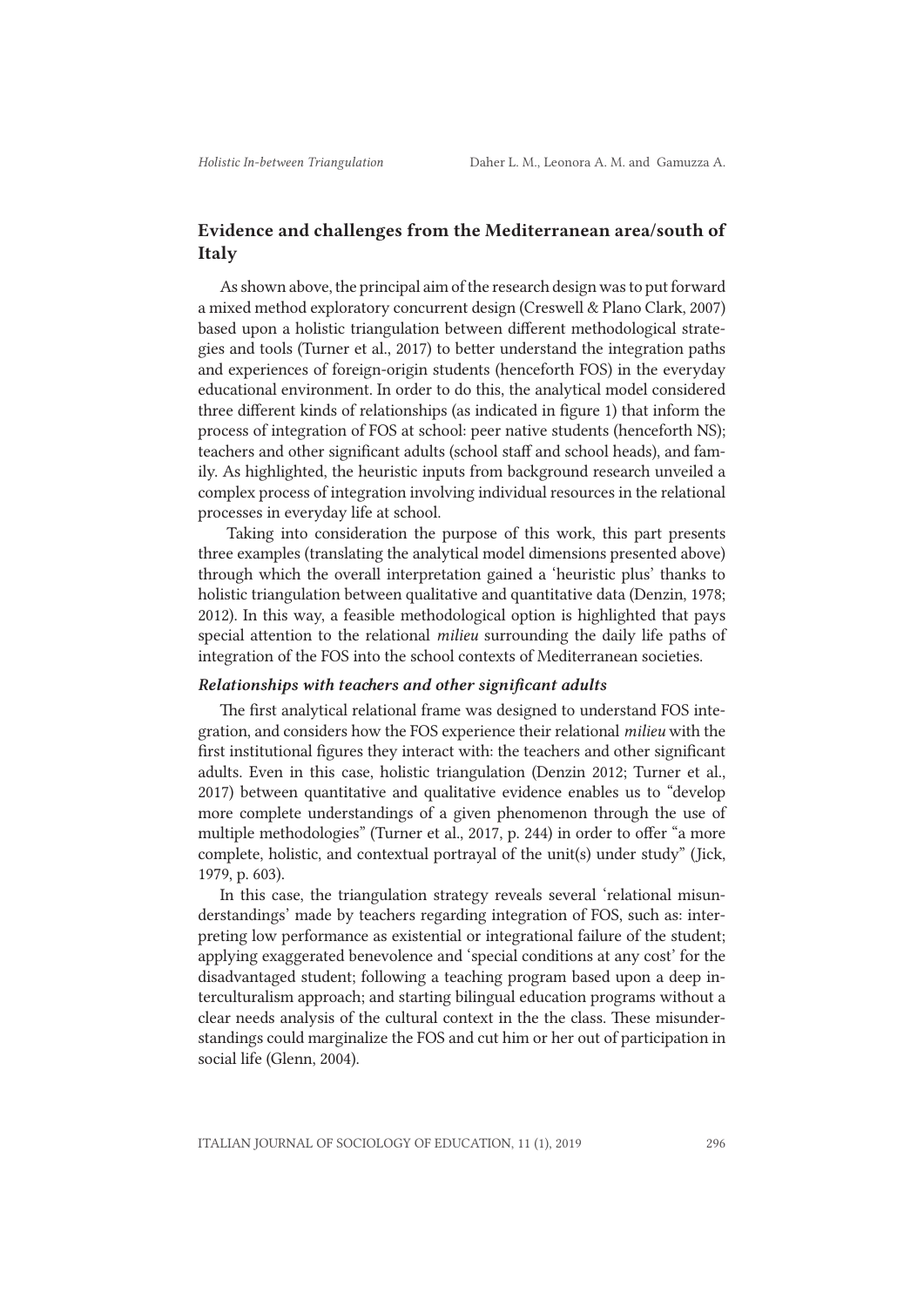The relevance of the personal approach to diversity management in class is linked to the idea that teachers are specific professional figures working in a specific interactive context and, more importantly, they carry into their professional role their specific *Weltanschauung* and competences (Reggio & Santerini, 2013). It has emerged that teachers play a strategic role in the process of school inclusion of foreign students: they have an institutional task, but they are also individuals and Italian citizens with a personal interpretation of immigration as a social phenomenon. As highlighted by one of the interviewees: "at first, it is important that children [FOS] are accepted by the teachers, and then the other children [NS] will definitely accept them*"* (T47, M, Primary School).

Regarding inclusion in the school class, the triangulation perspective envisages a series of problems. For example, the practice of placing foreign children in classes with younger native-born children, even though they had already attended school in their country of origin, can significantly limit their relational skills. On the other hand, the relationship with teachers can be controversial if the teacher underestimates the FOS potential, assuming a soft overindulgent attitude that restrains their dedication for knowledge.

Teachers showed an ambivalent attitude towards immigration and FOS. On the one hand, they are inclined to use a universal model of reception and believe in the right of access to schooling regardless of cultural origins; on the other hand, they fear an increase in their workload, some changes in their teaching routine, and lack of certainty if they have no previous professional experience with migrants. Considering this, teachers stressed that the presence of FOS complexifies class management both regarding everyday relationships between students and teachers and learning dynamics: "*The teacher has*  to do double the work. Going ahead with the class, assigning homework, but at *the same time the teacher needs to pay close attention to the foreign child, he (or she) must follow him with care and constancy, he (or she) must start with an elementary program and step by step go further. It is also important for the child to get involved in activities with the class, to feel part of it"* (T46, F, Primary school). Teachers are often left alone to face problems related to the integration of FOS with very little experience to help them find solutions, despite their strategic role. Consequently, even if the official document *Diversi da chi?* (MIUR, 2015) indicates an intercultural attitude in the Italian school, the actual behavior of teachers (and head teachers) often clashes with the official purpose and public image of the school in Sicily (Daher, 2010).

In connection with these problematic elements, a teacher reported that "*The school head has put her* [a young FOS] *in the 4th grade class, because she*  [the teacher] *is doing extra-curricular French courses. At first, only French was spoken, now the child has forgotten the French language and speaks and writes in Italian*" (T55, F, Primary School). These elements benefit from a very interesting and complementary heuristic angle if we triangulate them with the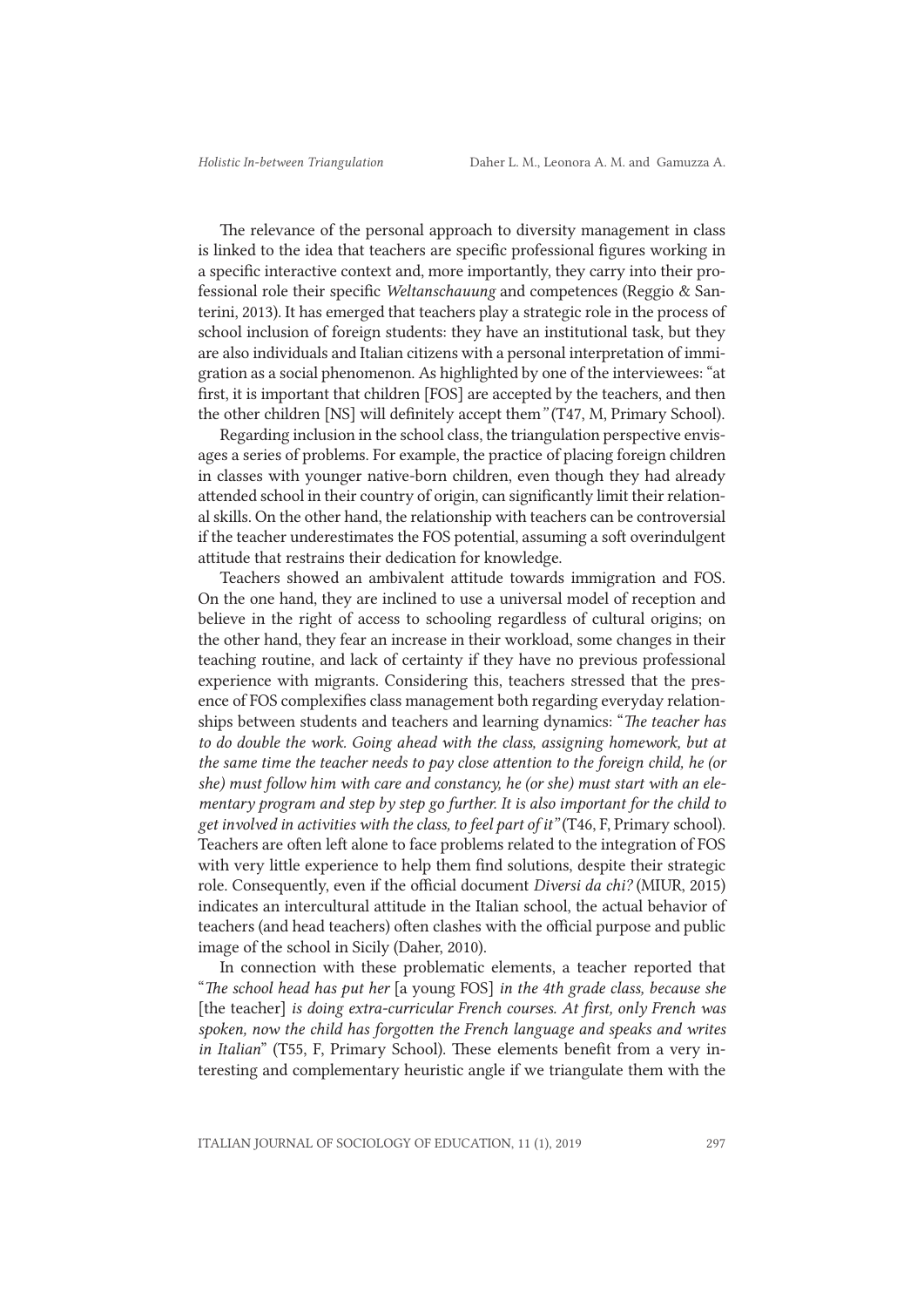results from the students' survey. The relational misunderstandings are not reported by students that define relationships with teachers in positive terms (65% 'extremely well' and 24% 'very well', see Figure 3). Moreover, 73% of FOS affirm, at the same time, that they did not have any kind of support by linguistic mediators or other figures acting as facilitators, stressing that teachers have to deal with every necessity during their classes. In line with this, 23% of FOS report that their parents did not have any meeting with teachers, and 24% had only one meeting with them during the school year. The remaining part of the FOS respondents (51%) declared that their parents meet teachers several times during the school year. Bearing in mind these elements, the relationships between FOS and teachers seem to be limited to their formal role in the school setting, underlining that the main characteristic of relationships between FOS and teachers (and other significant adults when involved) is oriented to school success and educational outcomes.



Figure 3. How well do you get along with your teachers? (% on total)

Several teachers underlined the importance of a 'peaceful assimilation' (the most reported example), the acquisition of the L2 even if, as recently highlighted in comparative studies (Kristen et al., 2016; Van Tubergen & Mentjox, 2014), contextual conditions associated with efficiency, exposure, and incentives are decisive in acquiring language proficiency. This is probably influenced by FOS families, as reported by school heads: "*sometimes they* [the parents] *prefer their children to repeat the school year because, for them, the acquisition of language is essential, and they are focused upon this*" (SM16, F, Primary School).

Even in this relational context, the holistic triangulation approach enabled us to obtain a heuristic plus in the overall interpretation, thanks to the insights provided by focus groups with teachers. Creativity and adaptability are (in the words of respondents) the key factors for successful integration into the school environment for FOS. In addition to this, there are four intervention areas related to class activities: a) targeted L2 language support in the initial phase of school inclusion; b) support and help with schoolwork carried out in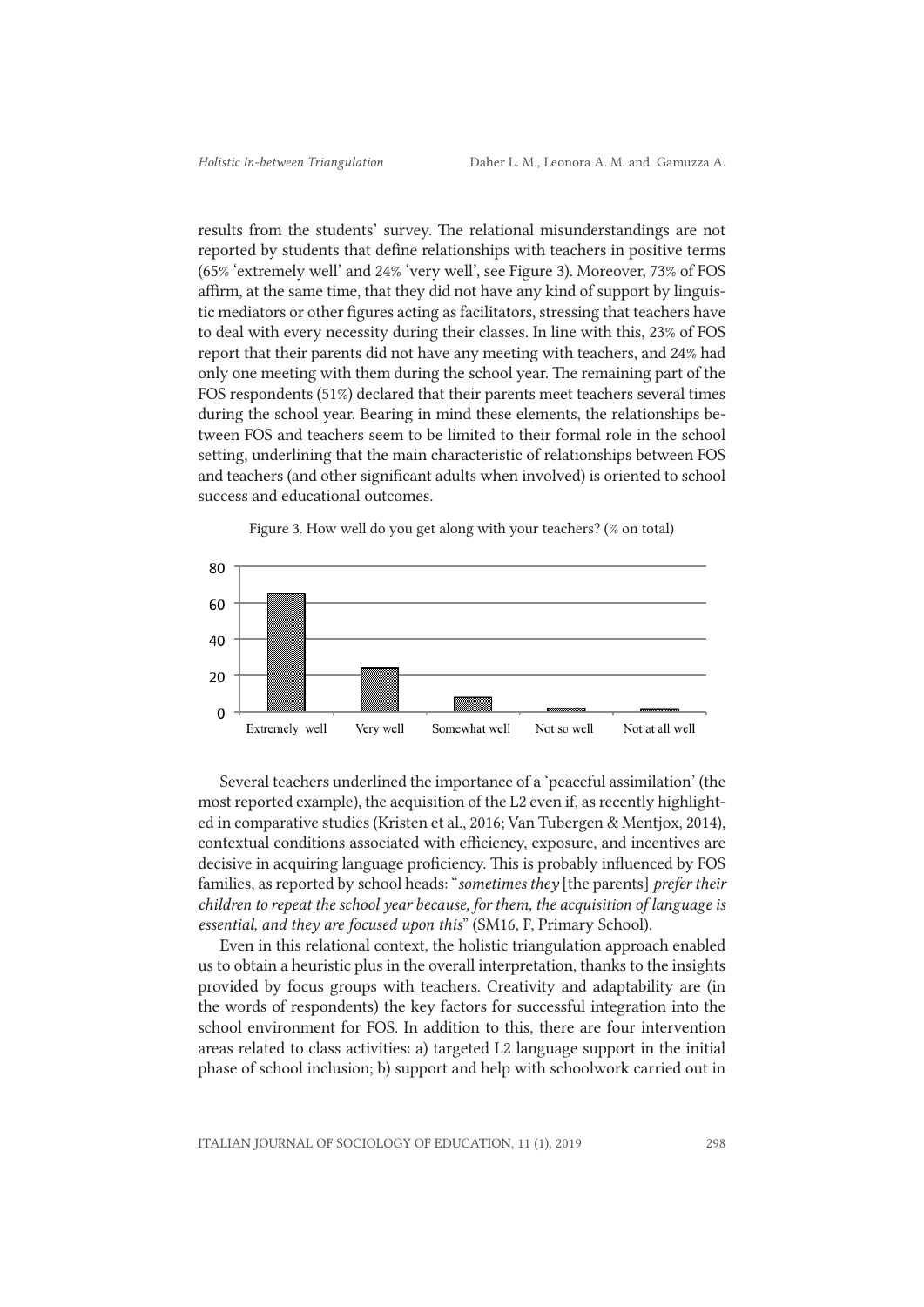a continuous manner; c) the involvement of FOS families and collaboration with territory stakeholders for a good integration even in extra curricular activities; *and* d) a structural intercultural approach for teaching.

### *Relationships with families*

The second relational frame considered the process of FOS integration through the role of family—and their participation—in everyday life in the educational environment. Within FOS families, the ordinary generational conflicts often worsen because of bilateral defense and protection mechanisms. Many FOS parents cannot be completely integrated in the host society; most of them turn in on their own traditions, precisely when their children need their support (Daher, 2011).

 In this light, the first critical element that influences the quality of relationships with families—highlighted by the in-depth interviews with parents inside and outside the school—is proficiency in the Italian language. School, as an institution, requires specific competences that sometimes parents of FOS do not have. As reported by a teacher: *"Parents do not even speak Italian well. Every time it is a difficult task to explain, for example, trade-union assemblies. If you speak about concrete objects it's easy but if you speak in the abstract ..."* (T10, F, Comprehensive school). The FOS family, on the one hand, overestimate the opportunities in the host society because parents are sure that the school and professional success of their children can make amends for their personal failures; on the other hand, parents become suspicious because of the gradual alienation of their children from the belonging culture to a new one based on values that they do not share, even though they hope that their children can benefit from this integration. To this regard, it is interesting to report the position of a parent who blames herself for the loss of cultural roots, represented by the language of the country of origin: *"They speak Italian very well. They were born in Catania. With my children we speak Italian while my husband and I speak in French. Unfortunately, my husband and I were wrong in not speaking French when they were children. Now they are not interested in knowing French, they only know and speak Italian and I'm so sorry about this."* (40, F, Mauritius). This process seems to involve the whole relational dynamics with school; as reported by a school head: "*Families of foreign origin are unlikely to attend meetings when they are convened, and they have less group-level dialogue. Does the school do something for these families? It happened more in past years—now times have changed—when there was a need to create exchange and knowledge among host and foreign cultures, such as bringing the objects of your country, your religion, your way of dressing, just to get to know each other. Food education courses have been done; they were done over time, and the goal*  was achieved; families enrolled their children in the school, knowing that this is *a school attended by a very high number of foreign children, so we did not repeat*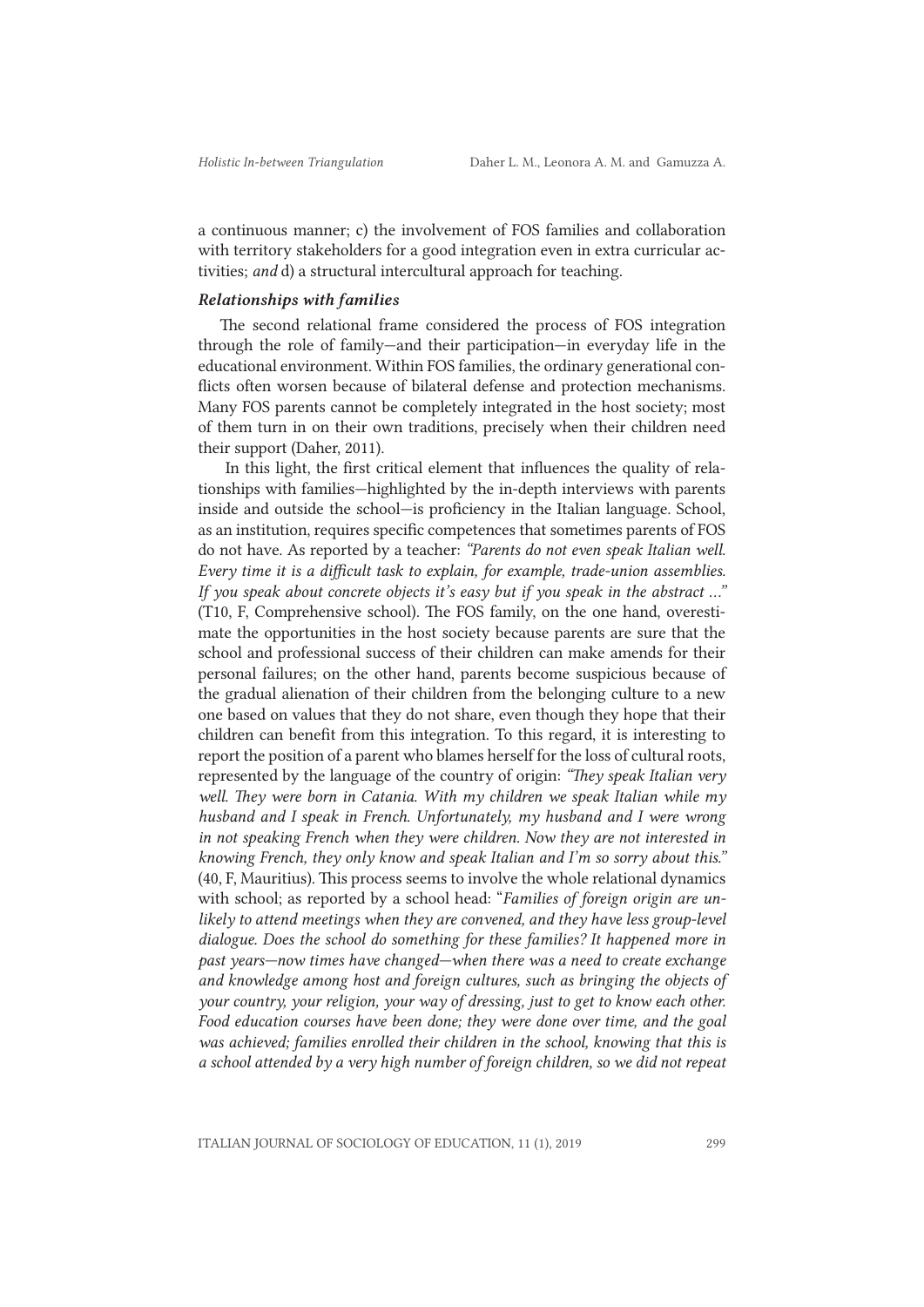*the same actions".* In consequence of this, the "double cultural proposal" often becomes a complex issue for the FOS, who is part of the above conflicting model. Conflicts increase because of mismatches due to the different cultural and behavioural references of FOS and their families: different rates of acculturation, inversion of roles—adolescents become family spokespersons because of their parents' lack of proficiency in the host language and lack of understanding of the host culture—lack of guidance, etc. (Dinh, Sarason & Sarason, 1994; Nguyen & Williams, 1989; Rosenthal et al*.,* 1996; Rick & Forward, 1992). Sometimes, FOS families are too rooted in their original culture and less open to start the integration process, causing difficulties for their children who feel they are "unquestionably" Italian and plan their future in a country where they grew up and where they feel they have put down significant roots. This dynamic is particularly evident in the FOS leisure time management by the family (Daher, 2013). As reported during the family in-depth interviews *"We can be open to the outside world, we can be people who respect other traditions, but in our culture the behavior of women is different from that of men. On Saturday I. [his daughter] doesn't go out with her friends because I love her too much and I'm scared to let her go out alone. However, if I say these things I do not want to be seen as a stern father. We still have a good relationship. I think my daughter also thinks like me.*" (P03, M, Morocco). Even in this case the process of holistic triangulation enables us to better frame the horizon of reference around this issue. In fact, despite these conflicting elements highlighted by the qualitative research results, a considerable quota of FOS and NS—over 80% (see figure 4) of respondents (FOS and NS) to the quantitative surveys—report that families are satisfied with their children's performance at school.



Figure 4. Are your parents satisfied with how you go to school? (% on total)

ITALIAN JOURNAL OF SOCIOLOGY OF EDUCATION, 11 (1), 2019 300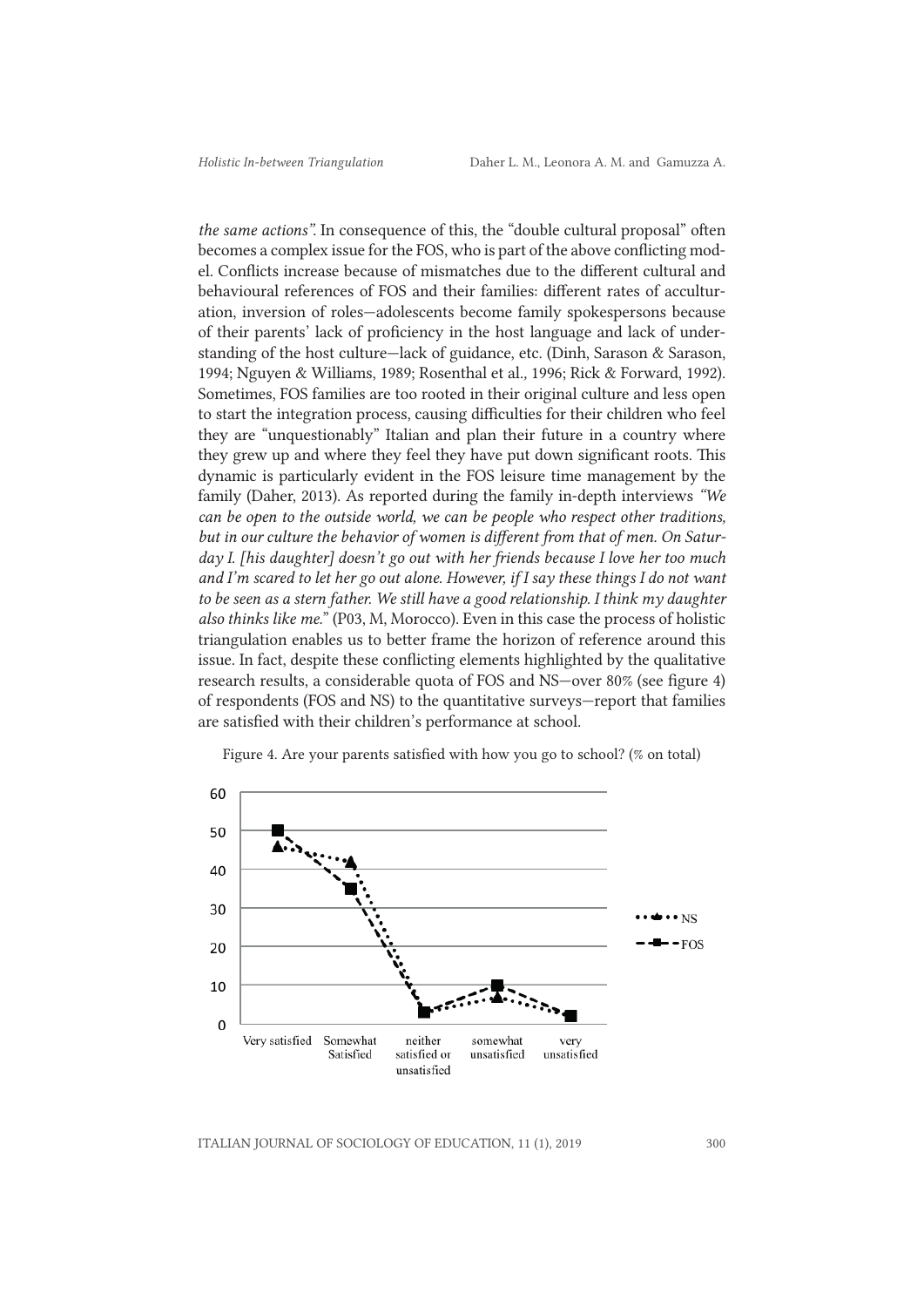Even this issue can be counterbalanced if we take into consideration the fact that almost 80% of respondents (FOS) do their homework without any direct involvement of other family members. The data regarding the relationships between families of foreign origin and FOS about their everyday life at school reveal that FOS seem to perceive the school as a 'personal affair' without any kind of influence of the family in the educational path.

#### *Relationships with peers*

As widely debated in the literature (Besozzi et al*.,* 2009; 2013), the whole process of FOS integration is informed by educational paths and experiences with positive (or negative) outcomes. National studies have shown that also those who arrive at preschool age are disadvantaged in educational pathways compared to their Italian peers (Ammaturo et al*.,* 2010; Azzolini et al., 2014). The schooling of FOS is often more fragmented and discontinued than that of NS. Furthermore, it seems useful to remember that although the educational levels of FOS are increasing, there are some problematic areas to consider: a) the relevance of a negative gap between the educational performance among FOS and NS; b) in certain areas and institutions, the growing visibility of different ethnic backgrounds seems to act as a barrier, causing conflicting interactions between NS and FOS; *and* c) in some educational contexts characterised by a high presence of FOS, the concentration of social problems threatens the concept of anti-discrimination and liberal school (Colombo, 2014).

In this case, the possibility to holistically triangulate different sources of data gives the overall interpretation some interesting nuances which deserve to be discussed in detail. The quantitative tools—FOS and NS surveys (N=981; N=275)—described the relational climate among peers as generally perceived to be positive. The classroom is considered to be the most important relational context for friendship relationships (over 50% identified 'peer group in the classroom' as the most important place for making new friends) with no significant differences between NS and FOS. This tendency is confirmed by the positive perception of the quality of the daily life relationships with classmates in surveys (*I feel very good with my classmates* 61% FOS, 69% NS). In addition to this, the relevance of the neighbourhood for friendship relationships is indicated by a significant quota of the NS (39.7% - *My friends live in the same district where I live*). However, the situation is much more complex than it appears, and the holistic triangulation reveals very interesting points to take into account. Thanks to the teachers' focus group data, it is possible to observe a different dynamic involving FOS and NS "*Often, however, foreign children show great unease when they arrive at school. They tend to close up or stay with pupils from the same country of origin, speaking exclusively in their mother tongue. And also, very often, Italian children use*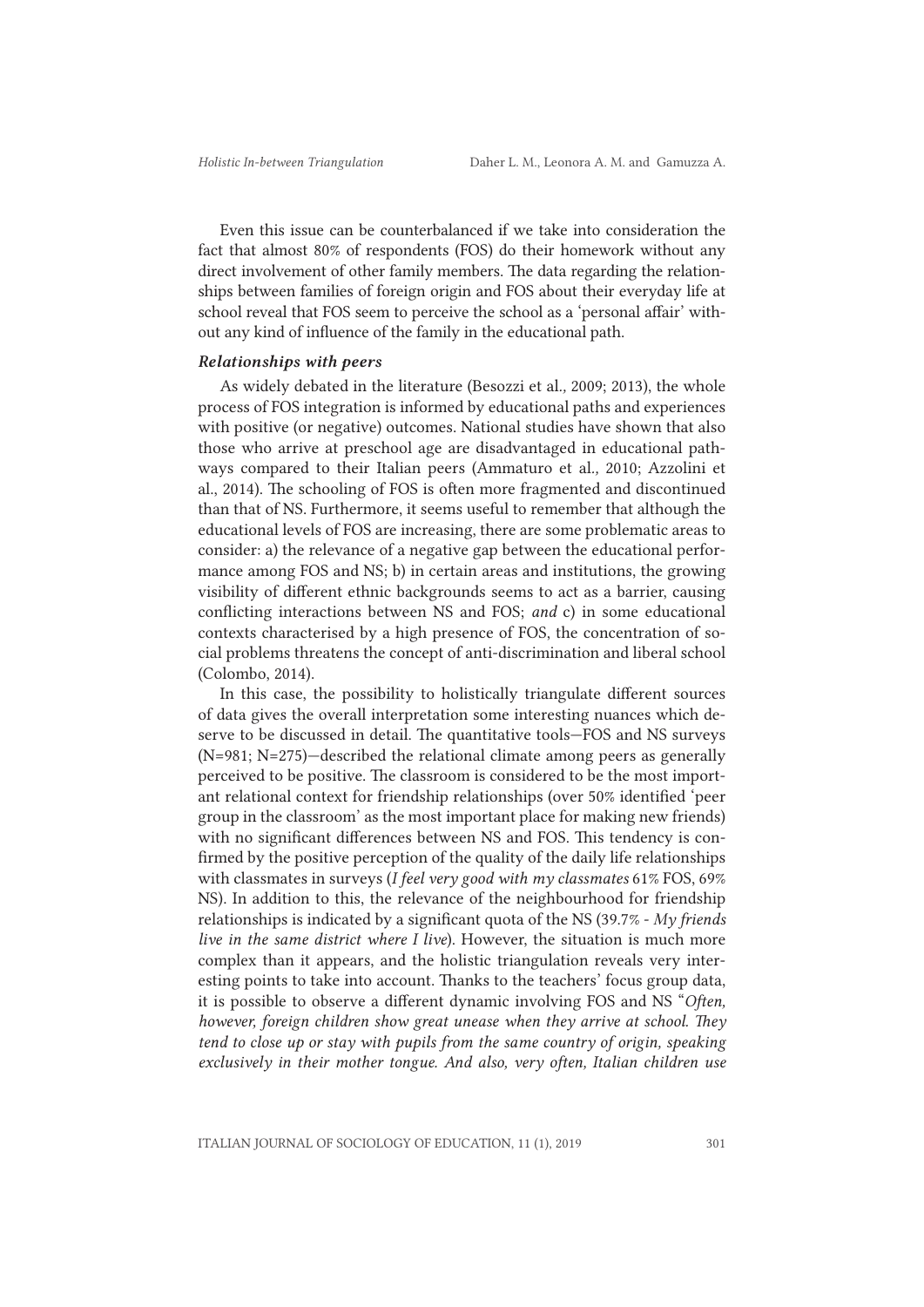*terms like 'the Chinese boy', 'the Chinese girl', 'the friend of the Chinese' to call their classmates. This is because in primary school children, especially those in the first class, are not used to it ... to relate with foreign children*" (T37, F, Elementary). As exemplified by the previous quotation, the semantic area of the 'sense of unease' recently highlighted by Colombo (2013) in relation to the teachers' dilemma in handling their own attitudes towards migration and their role as mediators of intercultural relationships seems to extend to the peer group. Like the teachers, even students as peers (both FOS and NS) seem to "generally deny most of the diversity that occurs in the classroom, by applying an assimilative model of diversity management" (Colombo, 2013, p. 22). Moreover, the triangulation with in-depth interviews with the school heads unveiled a very interesting complementary vision in order to get a comprehensive picture of the subjects under analysis "[the presence of FOS in school] *is experienced so naturally and spontaneously that we do not even notice it, in the sense that they are guys just like everyone else ... just like everyone else! They have never been a problem from this point of view; while it may be a problem for other reasons, such as integration of disabled students.* [...] *they are perfectly integrated, integrated with their classmates and the teachers*" (SM3, F, Comprehensive School). As we have seen, it seems that the denial of problems related to the presence of FOS in the school is closely linked (and confined) to the children's desire to integrate. An example reported by one of the teachers shows that the main problem that seems to involve FOS integration is the economic disadvantage: "*in some cases foreign children are taken as models to imitate, for example, the Chinese pupil of the III year* [first level secondary school]*, last year failed for absenteeism … I have never seen anyone of the family. He dresses well, the latest fashion, he is a model for others.* [...]*. If we talk about China, he is very gratified, he is perfectly integrated with the class. He wants to be called Marco*" (T72, F, Secondary school I level). This quotation is in line with the position highlighted by Garcia and Delgado (2008) about *aporophobia* (literally, fear of the poor) as one of the main *explanans* of the present "migration panic" (Bauman, 2016) or, rather, the fear connected with the presence of a subject that is "outside the market" (Garcia & Delgado, 2008, p. 92) and suffers exclusion processes. This process is transversal as regards age, as reported by one of the teachers: "*I have a Romanian* [student] *in the classroom. She is 14 years old, she is a phenomenon, brilliant at school... her problems are out of school ... a sad family economically disadvantaged. The class did not accept her at first, she was marginalized, she felt different ... especially for economic reasons. Now she is more involved. She trusts her classmates. She has high marks on her report, many capabilities but diversity is felt at an economic discomfort leve*l" (T13, F, Secondary School first level). Furthermore, the teachers recognized the strategic importance of adaptability to the interactional context of the class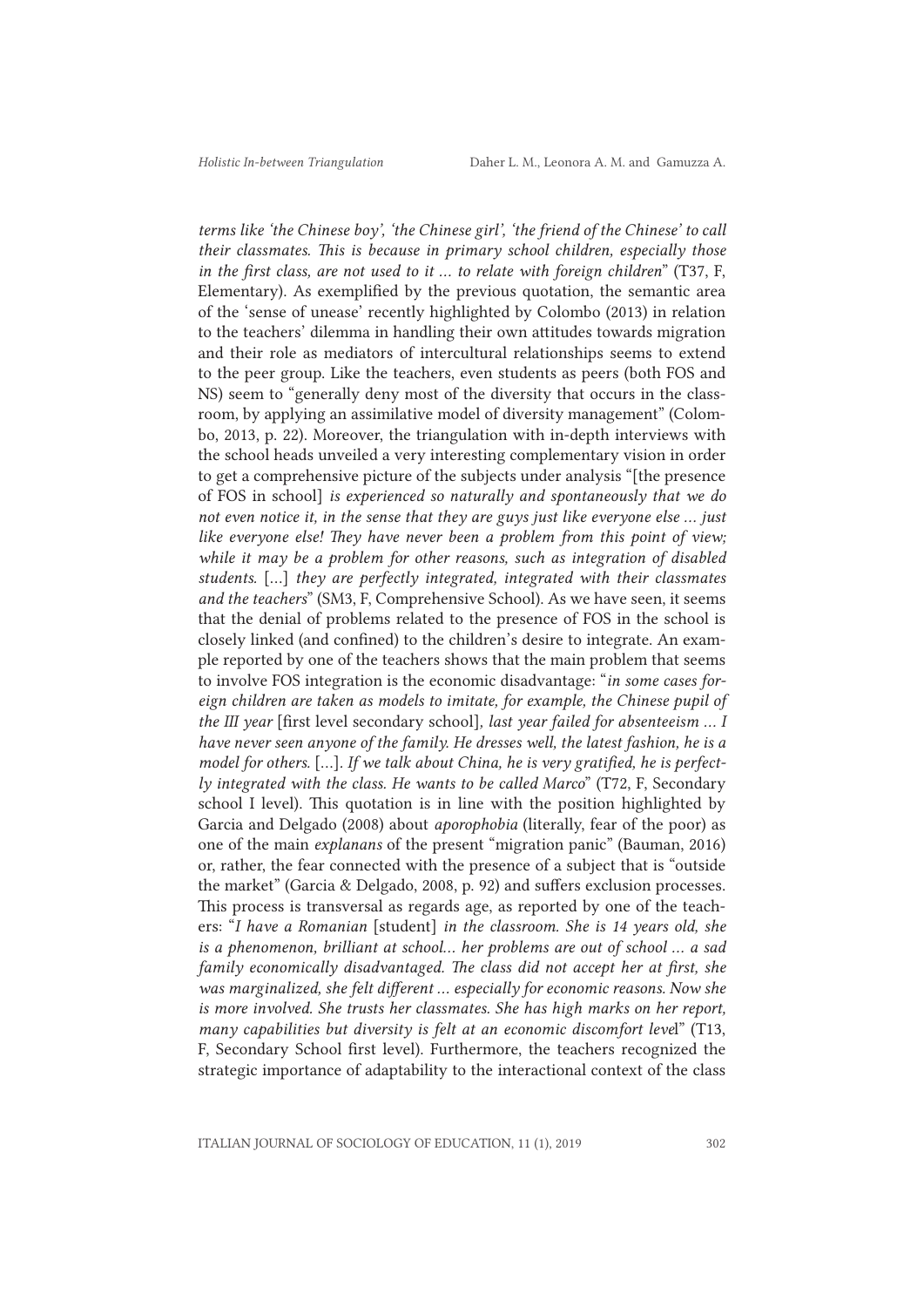as a key factor for successful management of peer relationships: "*We strive for the strategies as well as we can, as we go on with the knowledge of these children, also because in a specific case we also had children who did not speak the Italian language. They did not know the Italian language and therefore did not even understand what we said, so as we learned from them, as they spent their days, they learned something from us and we learned something about them. We do not have a real strategy ... strategies arise with the children, because every child is different from each other, every case is unique, whether they are of foreign or Italian nationality"* (T23, F, Comprehensive school). In order to close the circle of the holistic triangulation regarding peer relationships, it seems useful to merge these elements with the contribution expressed by parents. Parents' opinions about the relational dynamics of FOS at school are generally positive, and several interviewed parents stressed the fact that their children "*do not tell us at home of any racist event at school...they are more Italian than me …"* (P33, M, Mauritius) but in some cases, especially the North African parents report *"cases of racism ... not so much ... but only outside the school"* (P10, F, Morocco). In this sense, the family position can be represented as a 'present but not integrated' element of the FOS relational *milieu* in the school environment.

### Integrating Methods to obtain knowledge of Social Inclusion: concluding remarks

The brief analysis presented above allows us to draw two main kinds of conclusive considerations. The first follows the methodological purpose of this work; the second one is focused upon the heuristic outcomes of the holistic in-between triangulation.

The choice to use the holistic triangulation approach emerged from the research topic—youth integration dynamics in intercultural contexts—and it can be considered as a reliable methodological option in order to comprehend and analyze complex relational contexts where the level of researcher intrusiveness is perceived as a potential obstacle to obtain a good quality of data from the research activity. Questioning social inclusion of diversity often puts the subject on the defensive, leading to unreliable results (Daher, 2006). From our perspective, the triangulation between different tools/data helps to avoid the above obstacles, allowing us to increase data quality by merging different results in a more contextual (holistic) form of knowledge about the social units under investigation. Triangulation helps to obtain a wider vision of the research object, bringing different aspects into the whole picture, and presenting a significant, complex, interpretation of social reality. The application of a pluralistic approach helps to explain the complexity of an increasingly pluralistic society, as we show in the previous parts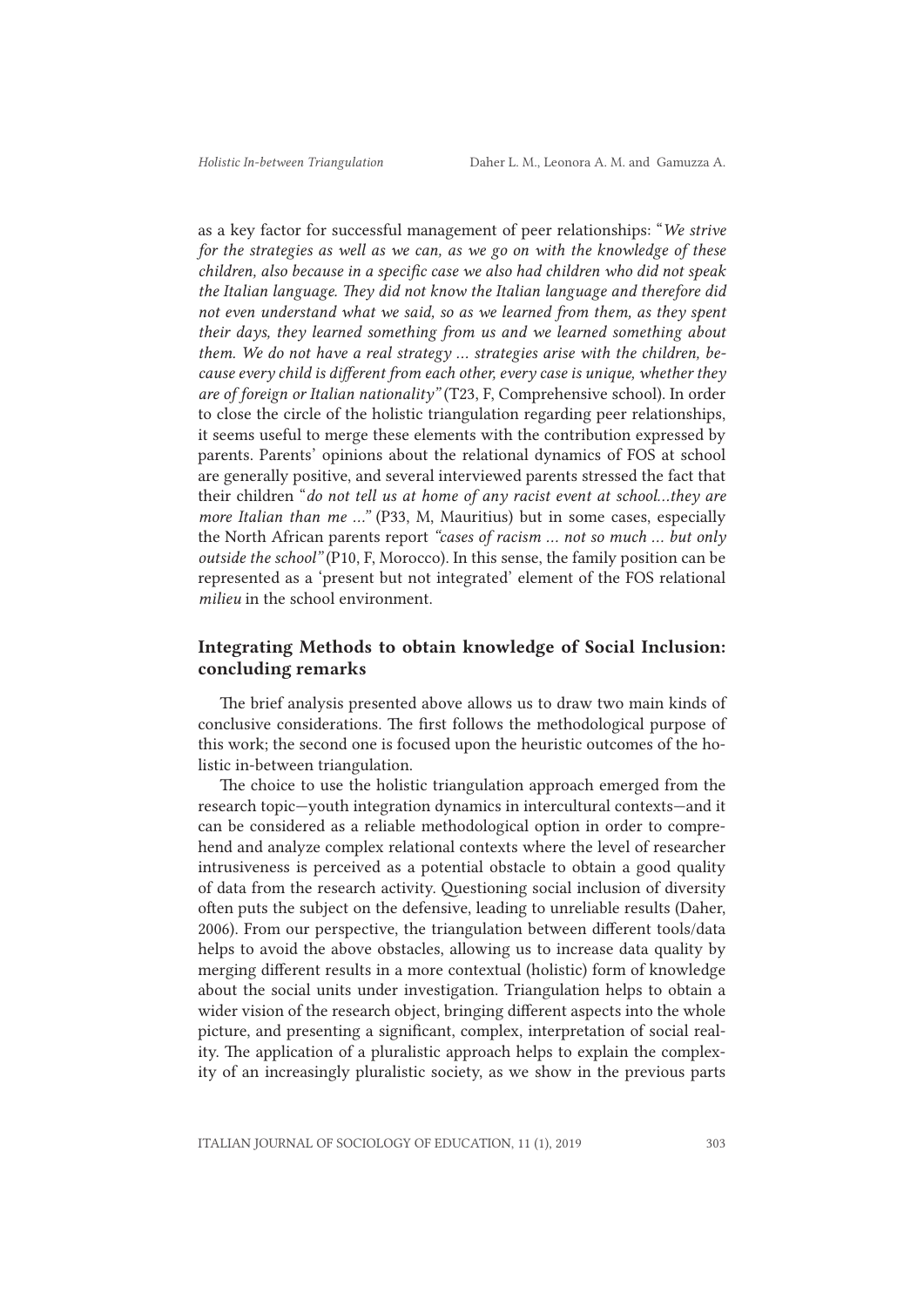of this work. In the research we reported qualitative and quantitative tools were used concurrently: neither approach dominated over the other; indeed, the specific advantages of each approach rather complemented the other. Quantitative tools offer a solid overview regarding the condition of NS and FOS at school; however, triangulation with qualitative insights enabled the exchange of opinions and beliefs of students with the other actors involved in their everyday relationships. For example, surveys provided information about relationships with peers and teachers: these elements were useful to describe the gap between the normative model of inclusion at school and the real implementation of the integration process (Banks & McGee Banks, 2010). On the other hand, qualitative tools give more in-depth information about the role, perceptions and feelings of the actors involved in inclusion/ exclusion processes and integration dynamics, recognizing the inherently subjective nature of social relationships. Moreover, in-depth interviews and focus groups with the actors involved in these processes enabled us to observe the implementation of the bi-directional process of integration (Blangiardo & Cesareo, 2013), showing the institutional and cultural backdrop of this process. As clearly indicated in the literature, holistic triangulation—recognizing the inherently subjective nature of social relationships (Denzin, 1978; 2012)—provided, in our case, in-depth knowledge about the subjects involved in the integration process of the FOS at school, unveiling different complexity nuances to be considered.

As regards the second kind of conclusive consideration concerning the process of FOS social integration at school, the case presented above highlights the effects of the admission policies on a definite educational context (Catania area). The implementation of an idealistic model of intercultural school that allows the integration of FOS comes from the confluence and dialogue of different cultures (COE, 2008). Nevertheless, the close contact between different cultures is not a guarantee of a successful intercultural relationships that avoids assimilation and segregation and shows a path to accept diversity by ensuring plurality through reciprocal enrichment. Social and cultural diversity can shift to social inclusion without participation in the social context (Gamuzza, 2009). Schools are the institutions in which the basis for the segregation/inclusion of FOS is defined, leaving them at the border of real integration in the host community and, consequently, excluding them from opportunities and participation in social life. The efficiency of the educational system of the hosting countries can be measured through the degree of openness towards FOS. In this way, it is possible to define the resources for their inclusion. Intercultural education can be seen as an added value as indicated in the Migrant Integration Policy Index but not yet fully implemented by the Italian educational system (Santagati, 2012; 2016). As highlighted by a recent comparative study, Italy shows a double tendency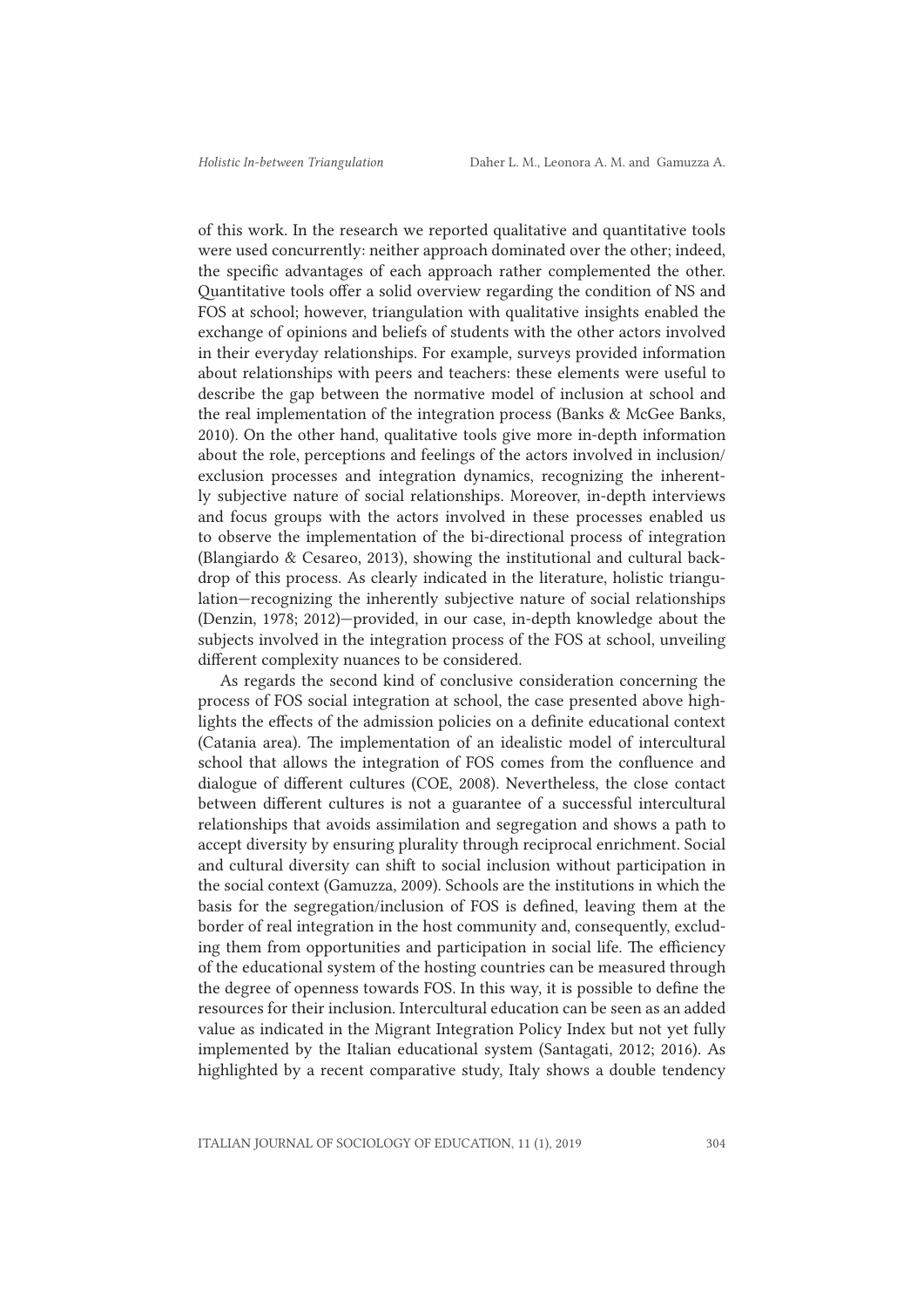in its educational system in times of economic crisis: a combination of resilience and inclusiveness that coexists with the presence of a relevant effect of boundaries created by belonging to different social classes (Colombo & Santagati, 2016). This double tendency emerges in our case with clear distinctive elements. However, a successful educational and social inclusion process is also influenced by family resources, as well as the ability and determination of parents in encouraging their children's education. The relationship between FOS and their families is often problematic, as the family is perceived as an example of obsolete cultural competence. For this reason, FOS are often protagonists of intercultural struggles, suffering the conflict between different cultures and generations (Daher, 2011).

Finally, this work aims to contribute to the ongoing debate on citizenship from a Mediterranean perspective, taking into account the fact that—as highlighted by many authors (Santagati, 2015; Ricucci, 2015; Zanfrini, 2007)—the Italian case comprises a wide array of different microcosms. Moreover, the methodological choice for an integrated approach helps to understand the complexity of an increasingly pluralistic society (Greene & Caracelli, 2003), stimulating the emergence of further research questions (Fusch et al., 2017).

#### Acknowledgements

Although this article is the result of a common reflection among the authors, Liana M. Daher wrote the section *Reading diversity through relationships at school: introduction and research questions and Crossing from Quality to Quantity and vice-versa: the research design.* Anna Maria Leonora wrote *Intercultural Schools in Italy: Theoretical Perspectives and Integrating Methods to obtain knowledge of Social Inclusion: conclusive remarks.* Augusto Gamuzza wrote *Evidence and challenges from the Mediterranean area/south of Italy and related sub-paragraphs.*

### References

- Ambrosini, M. (Eds.). (2016). Europe: no migrant's land? Novi Ligure: Epoké-ISPI. doi: 10.19201/ispieuropenomigrantsland.
- Ammaturo, N., De Filippo & E., Strozza, S., (Eds.). (2010). La vita degli immigrati a Napoli e nei paesi vesuviani. Indagine empirica sull'integrazione. Milano: FrancoAngeli.
- Arvanitis, E., Bertozzi, R. & Armaosi, R., (2019). Intercultural Sensitivity in Cross-cultural settings: the case of University Students in Italy and Greece. In L.M. Daher, A. Gamuzza, A.M. Leonora & Gogacz A. (Eds.), Multi(Inter)cultural School in Inclusive Societies? Critical Discourses and Interdisciplinary Approach, Newcastle upon Tyne: Cambridge Scholars Publishing (in press).
- Azzolini, D. (2014). Come vanno a scuola i figli degli immigrati? Gli apprendimenti nella scuola primaria italiana. In A. Colombo (Eds.), Figli, lavoro, vita quotidiana, (pp. 73–104). Bologna: Il Mulino.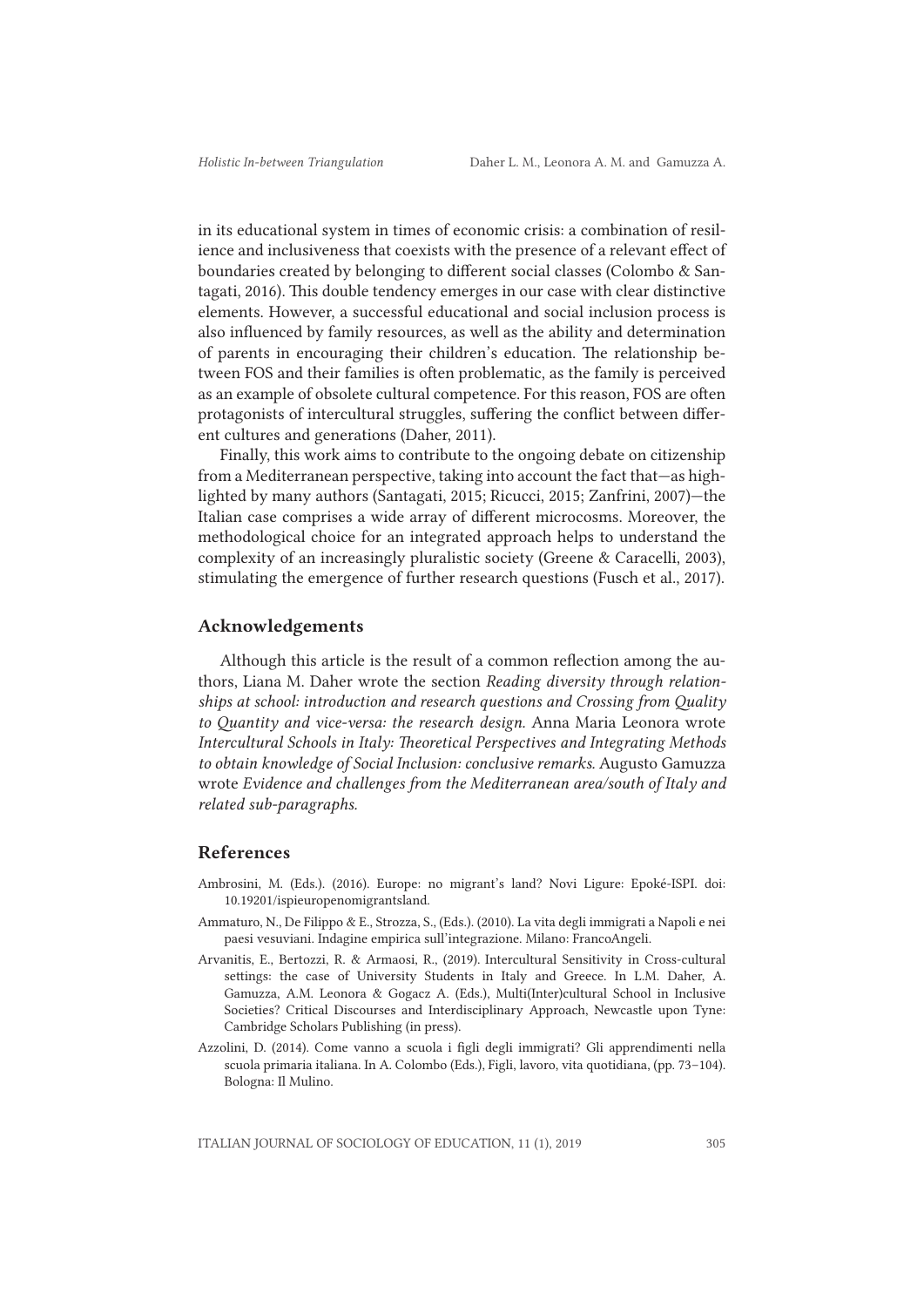- Banks, J.A. (2007). Educating Citizens in a Multicultural Society. New York: Teachers College Press.
- Banks, J.A. & McGee Banks, C.A. (Eds.) (2010). Multicultural Education. Issues and perspectives. Hoboken, NJ: John Wiley & Sons, Inc.
- Bailey K.D. (1978). Methods of Social Research, tr. it. Metodi della ricerca sociale. Il Mulino, Bologna 1995².
- Bauman, Z. (2016). Stranieri alle porte. Bari-Roma, Laterza.
- Besozzi, E., Colombo M. & Santagati M. (2009). Giovani stranieri, nuovi cittadini. Le strategie di una generazione ponte. Milano: FrancoAngeli.
- Besozzi, E., Colombo M. & Santagati M. (Eds.). (2013). Misurare l'integrazione nelle classi multietniche. Rapporto 2012. Milano: ISMU.
- Bhatti, G., Gaine, C., Gobbo, F. & Leeman, Y. (Eds.). (2007). Social justice and intercultural education: an open-ended dialogue. Stoke on Trent, UK: Trentham.
- Blangiardo, G.C. & Cesareo, V. (2013). Foreign population in Italy: statistical framework and integration. In V. Cesareo (Eds.). Migration: a picture from Italy. Milano: ISMU.
- Caneva, E. (2011). Mix generation. Gli adolescenti di origine straniera tra il globale e il locale. Milano: FrancoAngeli.
- Carey, M.A. (1994). The group effect in focus groups: Planning, implementing, and interpreting focus group research. In J.M. Morse (Eds.), Critical issues in qualitative research methods (pp. 225-241). Thousand Oaks, CA: Sage.
- Chen, G.M., & Starosta, W.J. (2000). The development and validation of the intercultural communication sensitivity scale. *Human Communication*, *3*, 1-15.
- Council of Europe (2008). White paper on intercultural dialogue. Living together s equals in dignity. Strasburgo. Retrieved https://www.coe.int/t/dg4/intercultural/whitepaper\_ interculturaldialogue\_2\_EN.asp
- Colombo, M. (2009). Disagio e insoddisfazione a scuola. Un ostacolo per il futuro dei giovani migranti?. In E. Besozzi, M. Colombo, & M. Santagati (Eds.), Giovani stranieri, nuovi cittadini. Le strategie di una generazione ponte. (pp.153-178). Milano: FrancoAngeli.
- Colombo, M. (2013). Working in mixed classrooms: teachers' reactions and new challenges for pluralism. *Italian Journal of Sociology of Education*. 06/2013, 17-45. doi: 10.14658/pupjijse-2013-2-2.
- Colombo, M. (2014). I giovani migranti nelle scuole italiane: percorsi formativi, disuguaglianze, risorse. *REMHU - Revista Interdisciplinar da Mobilidade Humana*, *42* (XXII), 159-170.
- Colombo, M. & Santagati, M. (2016). Education in a crisis. Italy within southern Europe: Trends and the way forward. *Arxius de Ciències Socials 35* (29), 29-48.
- Cresswell, J. W. & Piano Clark, V.L. (2007). Desining and Conducting Mixed Methods Research. Thousand Oaks: Sage.
- Daher, L.M. (2006). Ri-concettualizzare strumenti e risorse metodologiche per l'osservazione del pregiudizio in una società multiculturale e multirazziale. *Annali della Facoltà di Scienze della Formazione,* (5), 177-192.
- Daher, L.M. (2010). Second Generation immigrants in Catania (Sicily): Prejudice and Relationships with Institutions, Working Paper n. 46, Centro Interuniversitario per le ricerche sulla Sociologia del Diritto, dell'informazione e delle Istituzioni Giuridiche. Quaderni della Sezione: Società e Mutamento.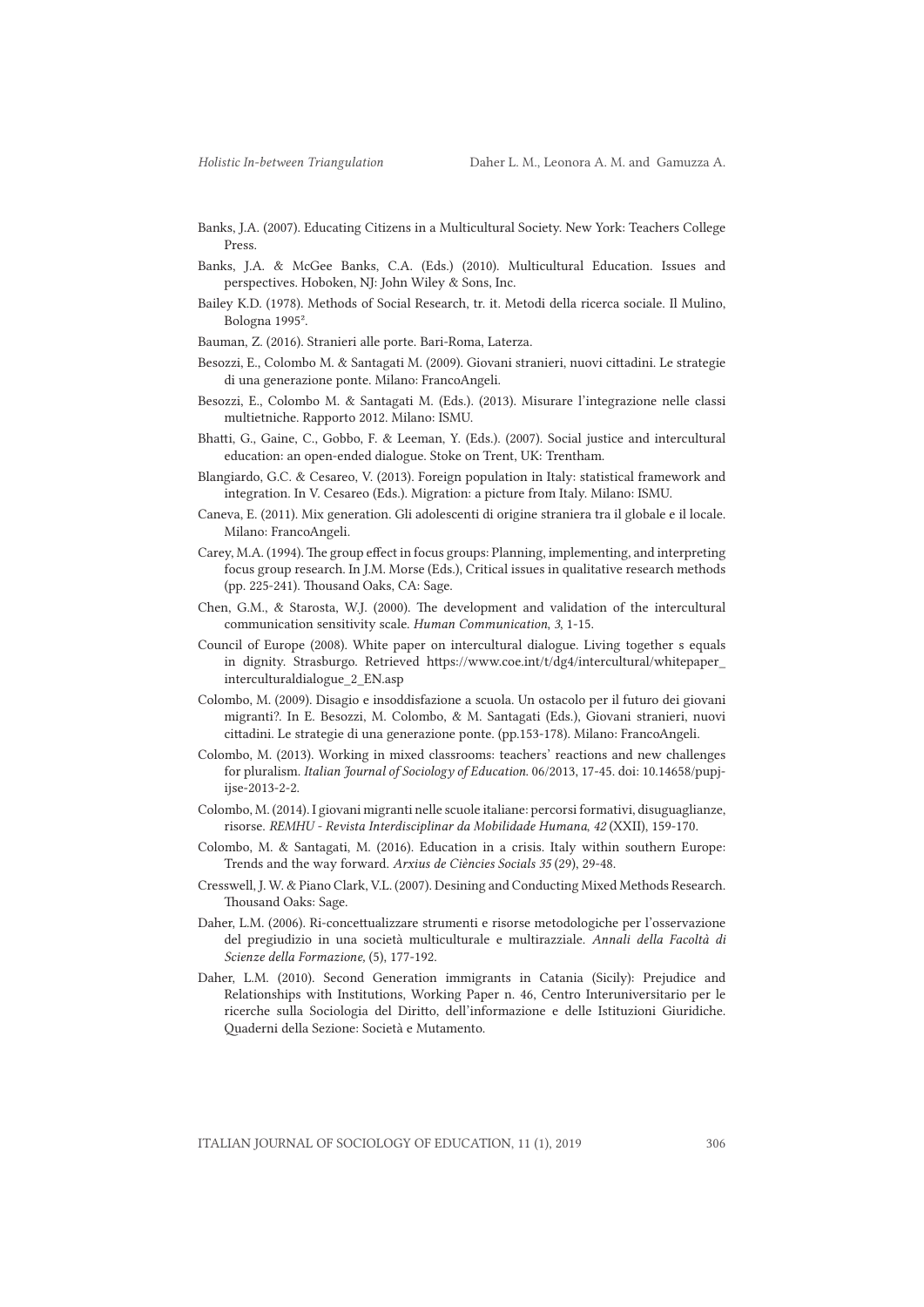- Daher, L.M. (2011). Identità plurali: immigrati di prima e di seconda generazione a confronto. In M. Ferrari Occhionero & M. Nocenzi (Eds.), I giovani e le sfide del futuro (pp. 207-238). Roma: Aracne.
- Daher, L.M. (2012). Costruire nuove forme di cittadinanza a scuola. Alunni italiani e stranieri a confronto. In L. M. Daher (Ed.), "Migranti" di seconda generazione. Nuovi cittadini in cerca di un'identità (pp. 61-74). Roma: Aracne.
- Daher, L.M. (2013). Second-Generation "Migrants" on the Borders. A Bridge Generation between Two "Leisure Worlds". In F.M. Lo Verde, G. Cappello & I. Modi, (Eds.). Mapping Leisure across Borders(p. 189-206). Newcastle upon Tyne: Cambridge Scholars Publishing.
- Daher, L.M. (2014). Membership in Social Groups and Contexts. In G. J. Kaczynski & A. Gamuzza, Social Mindedness in Learning Community. Concepts, Fieldwork, Exploratory Results. (pp. 17-28). Milano: FrancoAngeli.
- Daher, L.M., Gamuzza A. & Leonora A.M. (2017). Bisogni e competenze degli insegnanti in una società multireligiosa. Oltre il progetto Multicultural Schools. *Scuola democratica, Learning for Democracy,* (*3)*, 596-588, doi: 10.12828/88616
- Daher, L.M., Gamuzza A. & Leonora A.M. (2019). The underestimated treasure: diversity at school through the needs of teachers. Insights from a fieldwork. In L.M. Daher, A. Gamuzza, A.M. Leonora & Gogacz A. (Eds.), Multi(Inter)cultural School in Inclusive Societies? Critical Discourses and Interdisciplinary Approach, Newcastle upon Tyne: Cambridge Scholars Publishing (in press).
- Dalla Zuanna, G., Farina, P., & Strozza, S., (2009). Nuovi italiani. I giovani immigrati cambieranno il nostro paese?. Bologna: Il Mulino.
- Deardorff D.K. (2009). The Handbook of Intercultural Competence. London: Sage Publications.
- Denzin, N.K. (1978). The Research Act. A Theoretical Introduction to Sociological Methods. New York: McGraw-Hill.
- Denzin, N.K. & Lincoln, Y. (Eds.). (1994). Handbook of Qualitative Research. London: Sage Publications.
- Denzin, N.K. (2012). Triangulation 2.0. *Journal of Mixed Methods Research, 6*, 80–88.
- Dinh, K.T., Sarason, B.R. & Sarason, I.G. (1994). Parent-Child Relationships in Vietnamese Immigrant Families. *Journal of Family Psychology*, *(8)*, 471-488.
- Fusch, P., Fusch, G.E. & Ness, L.R. (2018). Denzin's Paradigm Shift. Revisiting Triangulation in Qualitative Research. *Journal of Social Change* (10), 1, 19–32.
- García García, J.T., & Verdù Delgado, A.D. (2008). Imaginarios sociales sobre migración: evolución de la autoimagen del inmigrante. *Papers. Revista de Sociologia, (89)*, 81-101. doi: http://dx.doi.org/10.5565/rev/papers/v89n0.749.
- Gamuzza, A., (2009). Identità al confine. Concetti teorici e ricerca empirica. Milano: FrancoAngeli.
- Glenn, C. (2004). I figli degli immigrati a scuola: lezioni per l'Italia dalle esperienze degli altri paesi. In M. Ambrosini & S. Molina (Eds.), Seconde generazioni. Un'introduzione al futuro dell'immigrazione in Italia (pp. 169-183). Torino: Edizioni Fondazione Giovanni Agnelli.
- Greene, J., & Caracelli, V. (2003). Making Paradigmatic Sense of Mixed Methods Practice. In A. Tashakkori, C. Teddlie (Eds.), Handbook of Mixed Methods in Social & Behavioral Research (pp. 51-89). Thousand Oaks, CA: Sage.
- Gogacz, A., Eds.). (2017). Teacher's Handbook on Culturally Inclusive Education. Retrieved from: http://www.multicultural-schools.eu/handbook/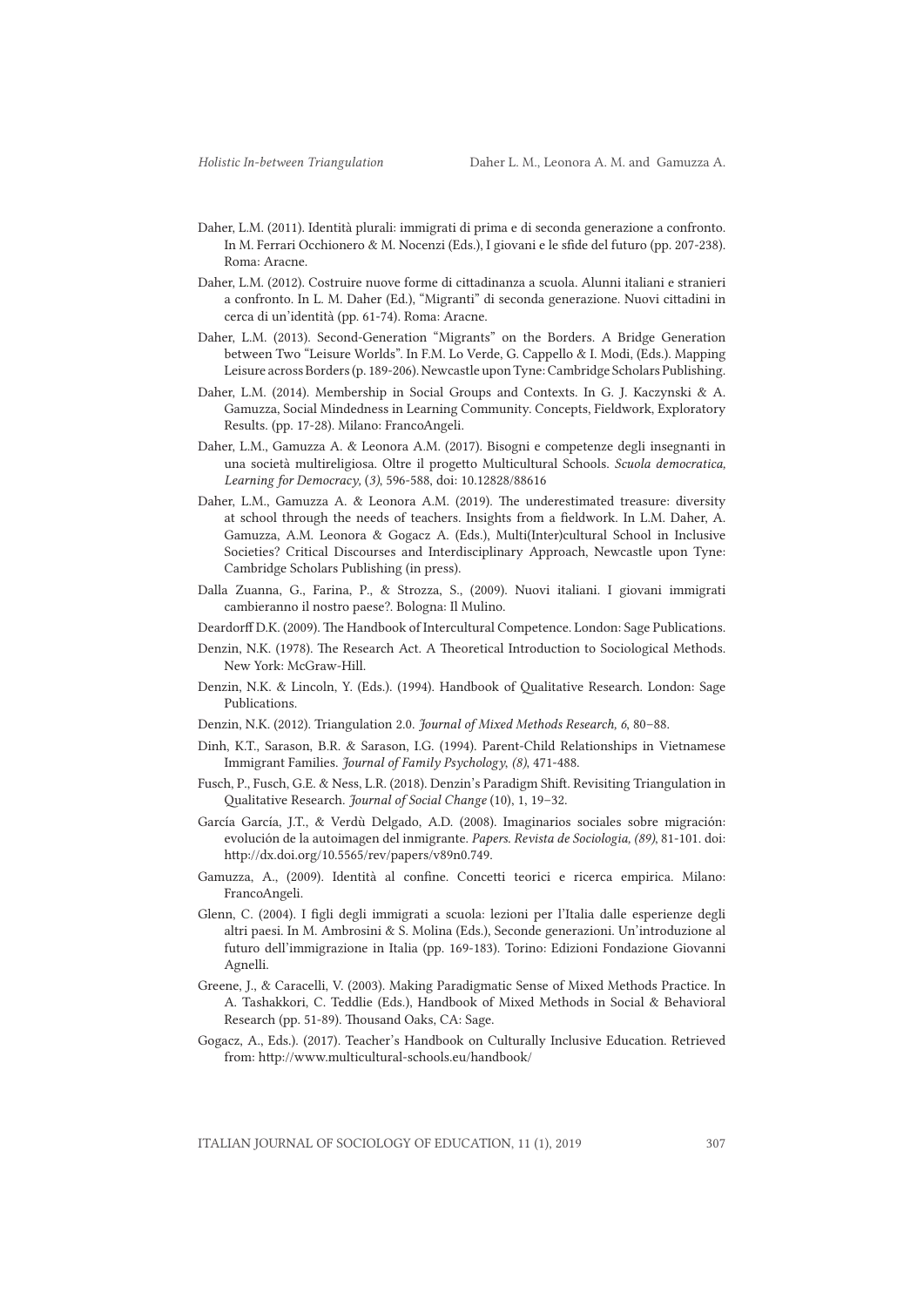- Gundara, J.S. & Portera, A., (2008). Theoretical reflections on intercultural education. *Intercultural Education* 19, (6), pp. 463-468.
- IDOS-UNAR (2017). Dossier statistico immigrazione. Roma: IDOS Centro Studi e Ricerche.
- IPSOS-MORI (2016). Global Views on Immigration and the Refugee Crisis. Retrieved October 15, 2017 from: https://www.ipsos.com/sites/default/files/migrations/enuk/files/Assets/ Docs/Polls/ipsos-global-advisor-immigration-and-refugees-2016-charts.pdf
- ISMU-MIUR (2016). Alunni con cittadinanza non italiana. La scuola multiculturale nei contesti locali. Rapporto nazionale A.s. 2014/2015, Milano: FrancoAngeli.
- ISTAT (2012). I migranti visti dai cittadini residenti in Italia. Retrieved October 15, 2017 from http://www.istat.it/it/files/2012/07/migranti2011.pdf?title=I+migranti+visti+dai+cittadi ni+-+11%2Flug%2F2012+-+Testo+integrale.pdf
- Janu, A.L. (2010). The Influence of Social Desirability Pressures on Expressed Immigration Attitudes, *Social Science Quarterly*, *(91),* 928–946.
- Jick, T. (1979). Mixing Qualitative and Quantitative Methods: Triangulation in Action. *Administrative Science Quarterly, 24*(4), 602-611. doi:10.2307/2392366
- Kristen, C., Mühlau, P., & Schacht, D. (2016). Language acquisition of recently arrived immigrants in England, Germany, Ireland, and the Netherlands. *Ethnicities*, *(16)*, 180-212.
- Landri, P., Milione, A., & Nicolaus, O. (2012). Immigrazione e istruzione in Italia: oltre le politiche di integrazione. In G. Ponzini (Eds.), Rapporto Irpps-Cnr sullo stato sociale in Italia 2012 (pp. 285–318). Napoli: Liguori.
- Leeman, Y. (2008). Education and Diversity in the Netherlands*. European Educational Research Journal*, 7(1), 50–59. https://doi.org/10.2304/eerj.2008.7.1.50
- Magri, P. (2016). Introduzione. In M. Ambrosini, (Eds.). Europe: no migrant's land? (pp. 7-12). Novi Ligure: Epoké-ISPI. doi: 10.19201/ispieuropenomigrantsland.
- McKiernan, M., Leahy, V., & Brereton, B. (2013). Teaching Intercultural Competence: Challenges and Opportunities*. Italian Journal of Sociology of Education*, 5(2), pp.218-232.
- MIUR (2018). Gli Alunni Con Cittadinanza Non Italiana A.S. 2016/2017. Retrieved from http:// www.miur.gov.it/documents/20182/0/FOCUS+16-17\_Studenti+non+italiani/be4e2dc4 d81d-4621-9e5a-848f1f8609b3?version=1.0
- MIUR (2016). *Piano per la Formazione dei Docenti 2016-2019*. Retrieved from: October 15, 2017 http://www.istruzione.it/piano\_docenti/
- MIUR (2015). *Diversi da chi? Raccomandazioni per l'integrazione degli alunni stranieri e per l'intercultura.* Retrieved from: October 15, 2017 from http://www.istruzione.it/ allegati/2015/cs090915\_all2.docx
- OECD-PISA (2018). *Preparing Our Youth For An Inclusive And Sustainable World. The OECD PISA global competence framework.* Retrieved from: November 28, 2018 https://www. oecd.org/education/Global-competency-for-an-inclusive-world.pdf
- Onwuegbuzie, A.J., & Leech, N.L. (2006). Linking Research Questions to Mixed Methods Data Analysis Procedures 1. *The Qualitative Report,* 11(3), 474-498. Retrieved from: October 15, 2017 http://nsuworks.nova.edu/tqr/vol11/iss3/3
- Newman, I. & Benz, C.R., (1998). Qualitative-Quantitative Research Methodology: Exploring the Interactive Continuum. Southern Illinois University Press.
- Nguyen, N.A., & Williams, H.L. (1989). Transition from East to West: Vietnamese adolescents and their parents. *Journal of the American Academy of Child and Adolescent Psychiatry, 28,* 505-515.